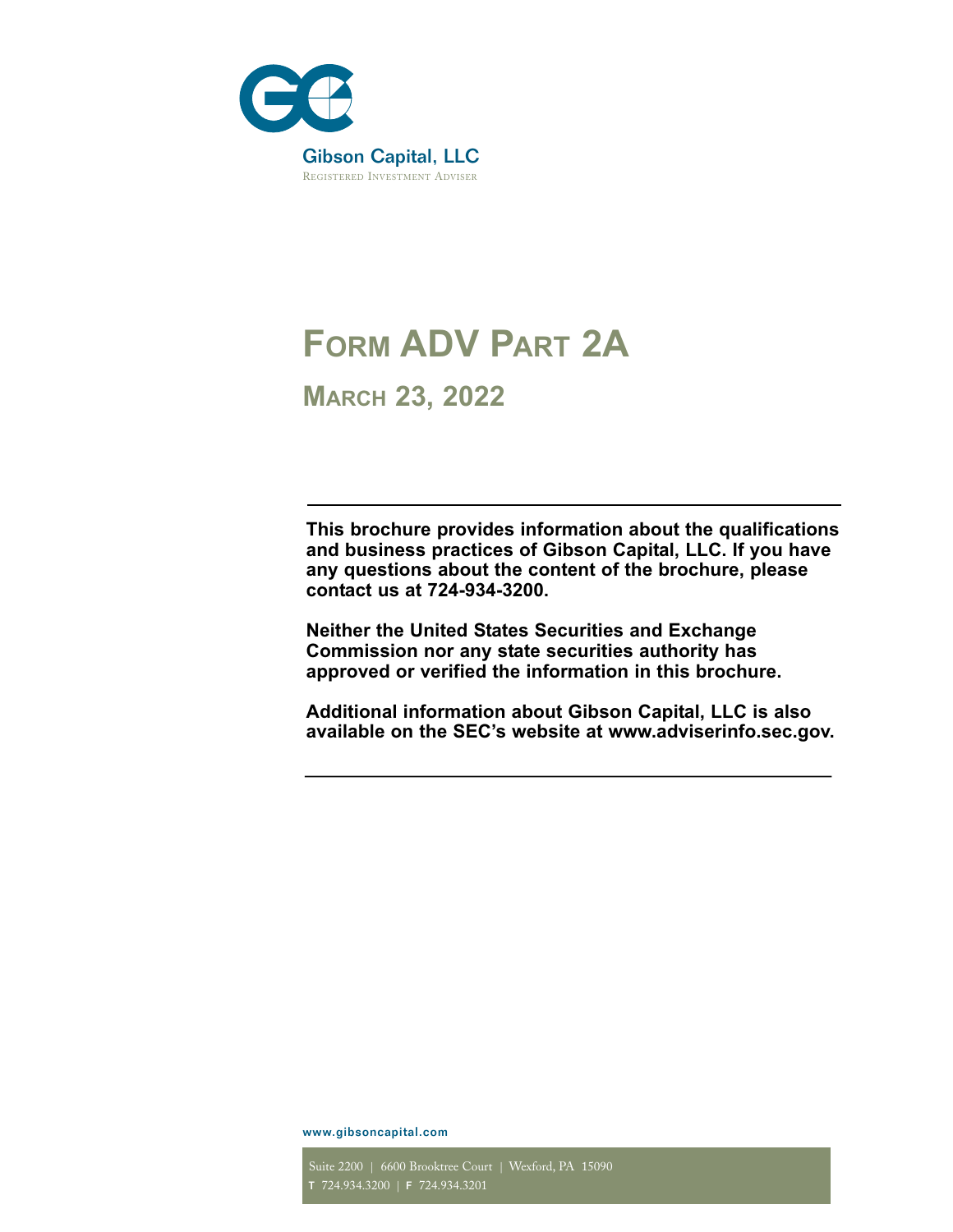#### **Item 2 - Material Changes**

On July 28, 2010, the Securities and Exchange Commission (SEC) adopted a series of significant amendments to the current version of Form ADV Part 2, commonly referred to as an advisor's "brochure". The intended result of the amendments was to provide investors with a more accessible and useful description of the advisor's business. This document's structure is essentially the same as the previous versions we have produced since the amendments went into effect.

This Form ADV Part 2A, dated March 23, 2022, is a document that we have prepared according to the SEC's current requirements.

We made one material change since our last brochure update on March 30, 2021.

We have eliminated our stated minimum fee as well as a previous alternative fee schedule for certain smaller clients. We also have established a minimum AUM requirement for establishing a new relationship. Please see Item 5 – Fees and Compensation.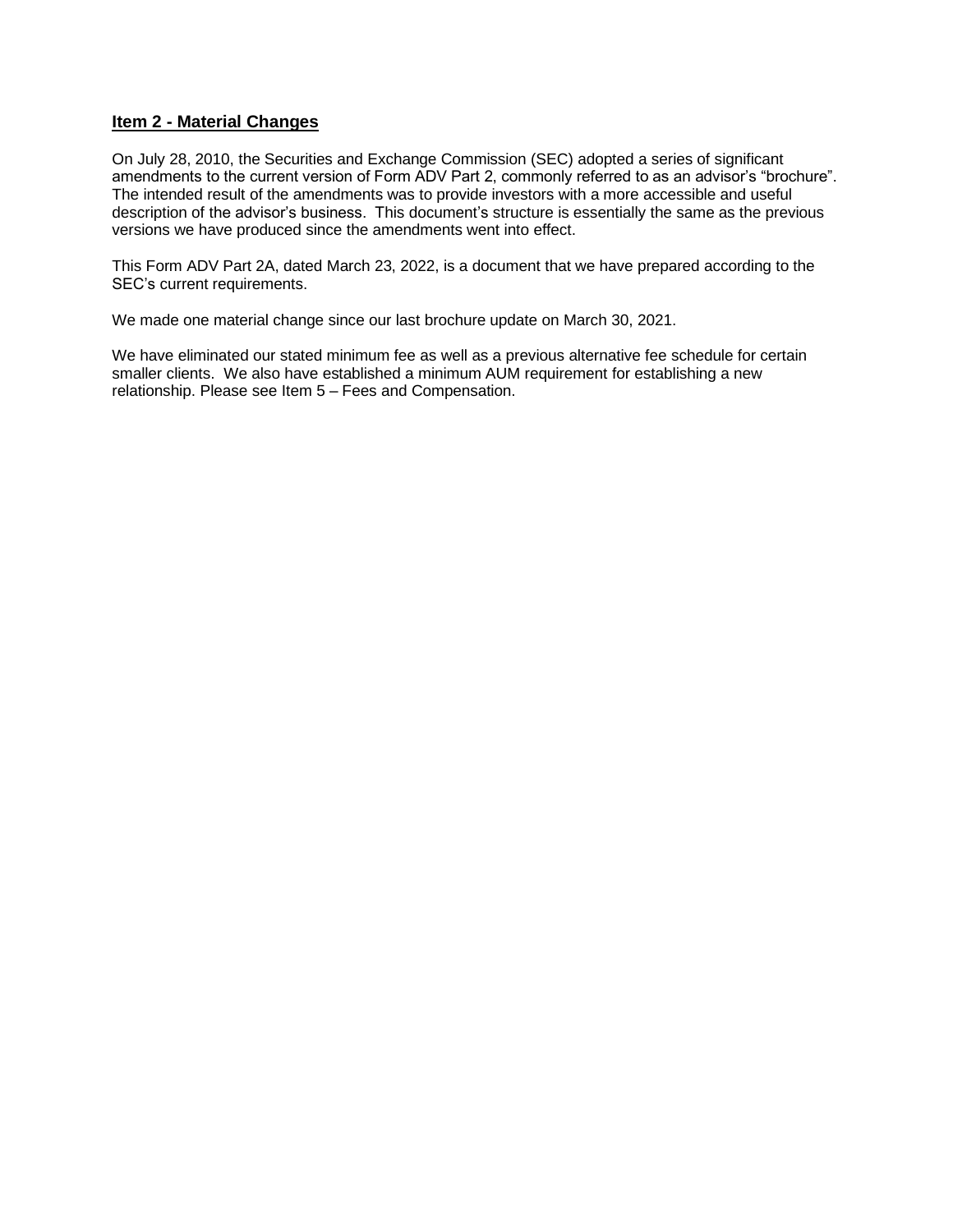# **Item 3 - Table of Contents**

| Item 1 - Cover Page                                                                             | Ť              |
|-------------------------------------------------------------------------------------------------|----------------|
| Item 2 - Material Changes                                                                       | ij.            |
| Item 3 - Table of Contents                                                                      | iii            |
| Item 4 - Advisory Business                                                                      | 1              |
| Item 5 - Fees and Compensation                                                                  | $\overline{2}$ |
| Item 6 - Performance-Based Fees and Side-by-Side Management                                     | 4              |
| Item 7 - Types of Clients                                                                       | 4              |
| Item 8 - Methods of Analysis, Investment Strategies, and Risk of Loss                           | 4              |
| Item 9 - Disciplinary Information                                                               | 5              |
| Item 10 - Other Financial Industry Activities and Affiliations                                  | 6              |
| Item 11 - Code of Ethics, Participation or Interest in Client Transactions and Personal Trading | 6              |
| Item 12 - Brokerage Practices                                                                   | $\overline{7}$ |
| Item 13 - Review of Accounts                                                                    | 8              |
| Item 14 - Client Referrals and Other Compensation                                               | 9              |
| Item 15 - Custody                                                                               | 9              |
| Item 16 - Investment Discretion                                                                 | 10             |
| Item 17 - Voting Client Securities                                                              | 10             |
| Item 18 - Financial Information                                                                 | 11             |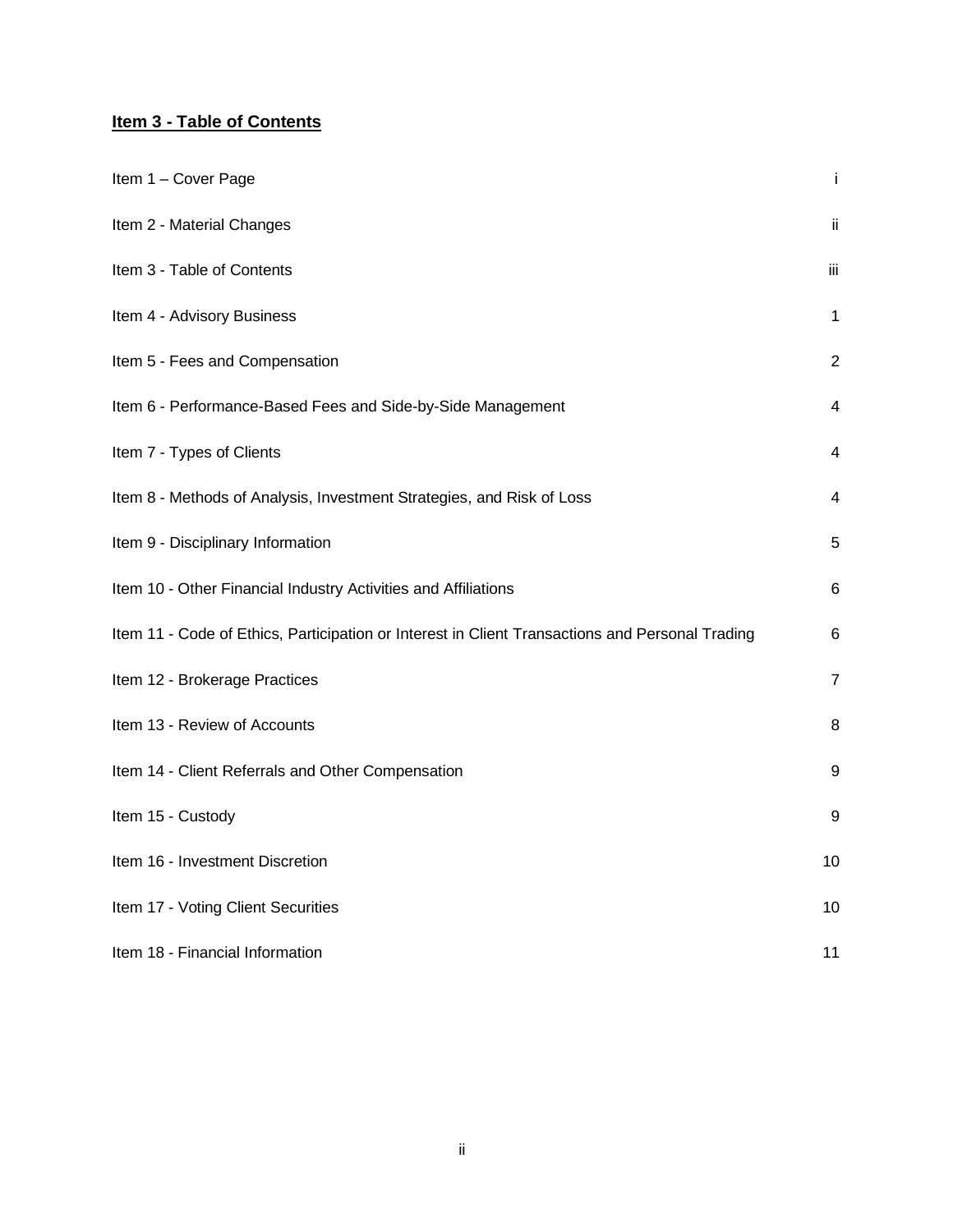# **Item 4 - Advisory Business**

A. Gibson Capital, LLC (Gibson) is an SEC Registered Investment Advisor<sup>1</sup> based in Wexford, Pennsylvania. The firm was founded in 1989 as Gibson Capital Management, Ltd. ("GCM") by our Co-Chairman, Roger C. Gibson. The firm transitioned its operations from its original S Corporation structure to an LLC in 2008, otherwise comprising the same business and investment operations. The transition was completed with the transfer of all clients to the new entity in March 2009.

As part of our succession plan, on December 30, 2020, GCM sold Ownership Units in Gibson Capital, LLC to a group of five Next Generation ("Next Gen") owners. In this transaction, principal ownership transferred from GCM to the Next Gen group as a whole. As a result of the sale, no single person owns 25% or more of Gibson Capital, LLC.

B. Gibson provides investment advisory services, based on a strategic asset allocation approach, to high net worth individuals, foundations, and retirement plans nationwide. Since our inception, we have operated as a fee-only, open architecture firm. We have no proprietary products and none of the associated conflicts of interest. We design and implement customized client portfolios with the freedom to recommend an appropriate mix of investment alternatives based on the individual needs of our clients.

Our advisory business consists primarily of ongoing investment advisory services. For the typical client, these services include:

- review of current financial situation
- collaborative investment education and decision-making process
- development of appropriate, customized portfolio structure
- documentation of approved strategy in an investment policy statement
- implementation and ongoing management of the portfolio
- ongoing monitoring of the investment recommendations used for implementation
- investment performance, tax, and other reporting
- coordination with other client advisors, such as attorneys and accountants
- ongoing review and communication to ensure that the strategy remains appropriate
- related planning and modeling

We also, from time to time, may provide investment advice of a more limited nature to clients who do not require ongoing investment advisory services. In these cases, we may provide consulting services tailored to the needs of the client.

- C. Gibson tailors its services and portfolios to the individual needs of the client. We do not utilize model portfolios. We involve our clients in the investment decision-making process. Our collaborative process actively guides clients through a systematic series of portfolio decisions, resulting in a customized investment strategy. The process results in the preparation of a formal Investment Policy Statement (IPS). The IPS serves as the operating manual for the portfolio and documents:
	- client's investment objective
	- client's asset allocation decisions
	- portfolio risk/return characteristics
	- level of discretion granted by the client to the advisor
	- duties and responsibilities of those involved in the investment process

Clients may impose restrictions or preferences for certain securities or types of securities. We will document these choices in the IPS and incorporate them into the investment strategy.

<sup>1</sup> Registration with the SEC as an Investment Adviser does not imply any certain level of skill or training.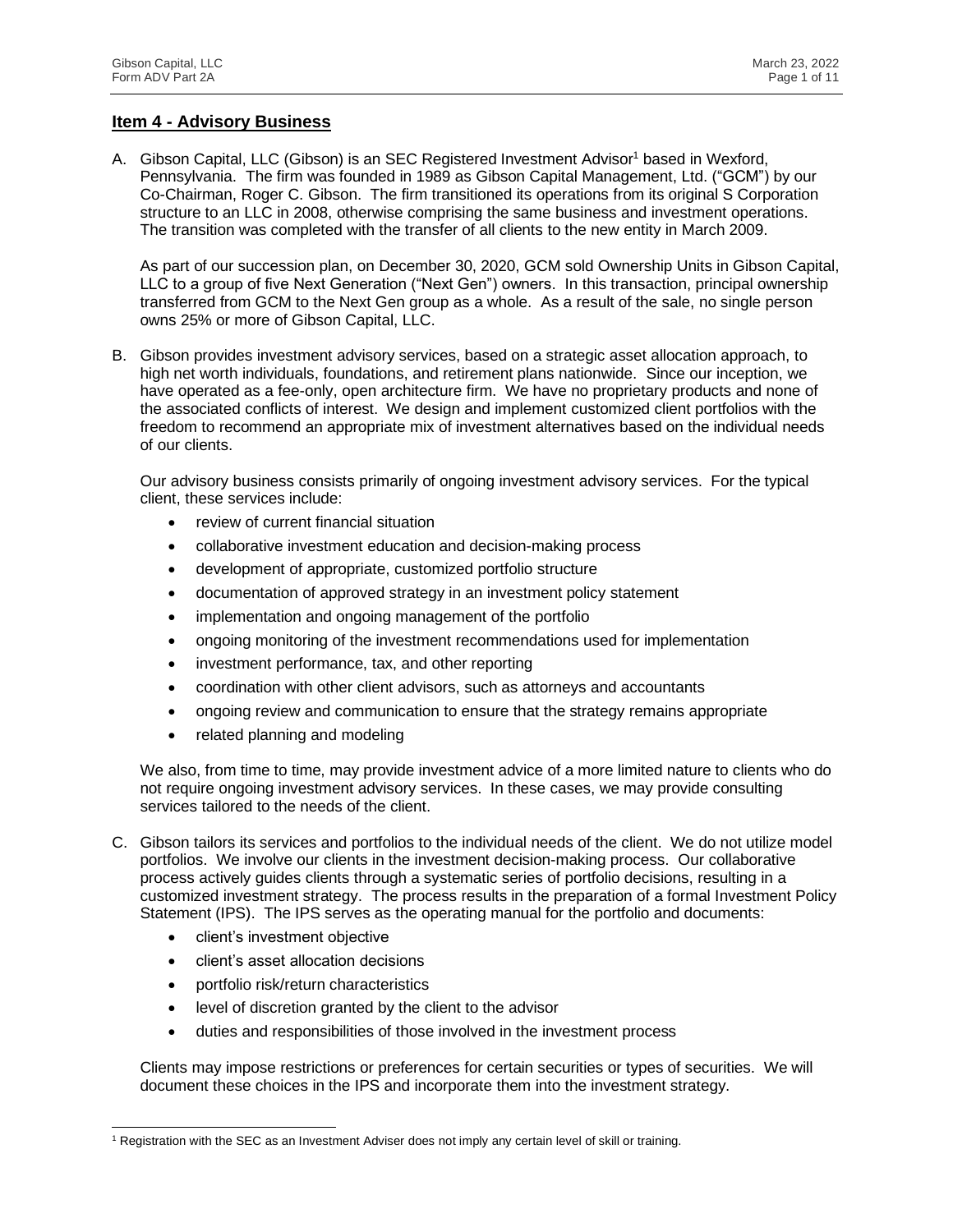We also work with clients to customize the content of our meetings and reporting to best meet their unique needs.

- D. Gibson does not participate in wrap fee programs.
- E. As of December 31, 2021, our client assets under management<sup>2</sup> totaled \$2,372,372,456. Of that total, we managed, on a discretionary basis, \$2,231,741,769 in client assets. Non-discretionary client assets totaled \$140,630,687<sup>3</sup>.

#### **Item 5 - Fees and Compensation**

A. Gibson is a fee-only investment advisor. We have a strict policy prohibiting the creation of proprietary investment products. We do not receive compensation from any investment vehicle. We have no soft dollar arrangements (see Item 12) with any money manager or broker-dealer. We receive fees solely from our clients and therefore are free from any potential conflicts of interest that other forms of compensation might create.

We charge an asset-based fee for ongoing investment advisory services. We calculate the fee for each billing period based on the market value of the client's assets under management (AUM) as of the last day of the immediately preceding billing period. No fee is based on capital gains or capital appreciation of assets.

Our basic fee schedule is:

- .7% on the first \$4,000,000 of assets
- .5% on the next \$4,000,000 of assets
- .3% on the next \$4,000,000 of assets
- .2% on the excess over \$12,000,000 of assets

We maintain a separate eleemosynary fee schedule for applicable charitable accounts as follows:

- .7% on the first \$4,000,000 of assets
- .5% on the next \$4,000,000 of assets
- .1% on the excess over \$8,000,000 of assets

We have a minimum AUM requirement of \$3 Million to establish a new relationship. While the above fee schedule is not negotiable, we reserve the right to take certain clients who do not currently meet the AUM requirement. Further, some circumstances will result in a variation on our implementation of the basic schedules above. For example, a family relationship will, under certain circumstances, be aggregated for billing purposes, resulting in more advantageous billing tiers for their combined AUM.

We monitor the amount of each of these client's assets and will recommend a transition to our basic fee schedule when we believe it would be in the client's best interest to do so. In addition to the fee schedules described above, we apply a separate fee schedule to certain clients that are qualified, participant-directed retirement plans. We design portfolio options for the plans within a structure that integrates custodial services with plan recordkeeping and administration, performance reporting, participant changes in investment elections, option rebalancing, and other related services. The fee schedule for these qualified plans follows:

 $2$  For this disclosure, our "client assets under management" figure differs from the "regulatory assets under management" figure required for Item 5.F in Form ADV Part 1A. The figure we publish here does not include accounts for which we receive no compensation and does include accounts for which we may not provide "continuous and regular supervisory or management services" as strictly defined by the SEC.

<sup>&</sup>lt;sup>3</sup> The definition of "discretionary basis" used here is consistent with the SEC definition in Form ADV Part 1. This broad definition defines discretion as any situation where an LPOA exists and does not reflect additional restrictions placed on our discretionary authority by a client via the IPS or Advisory Agreement.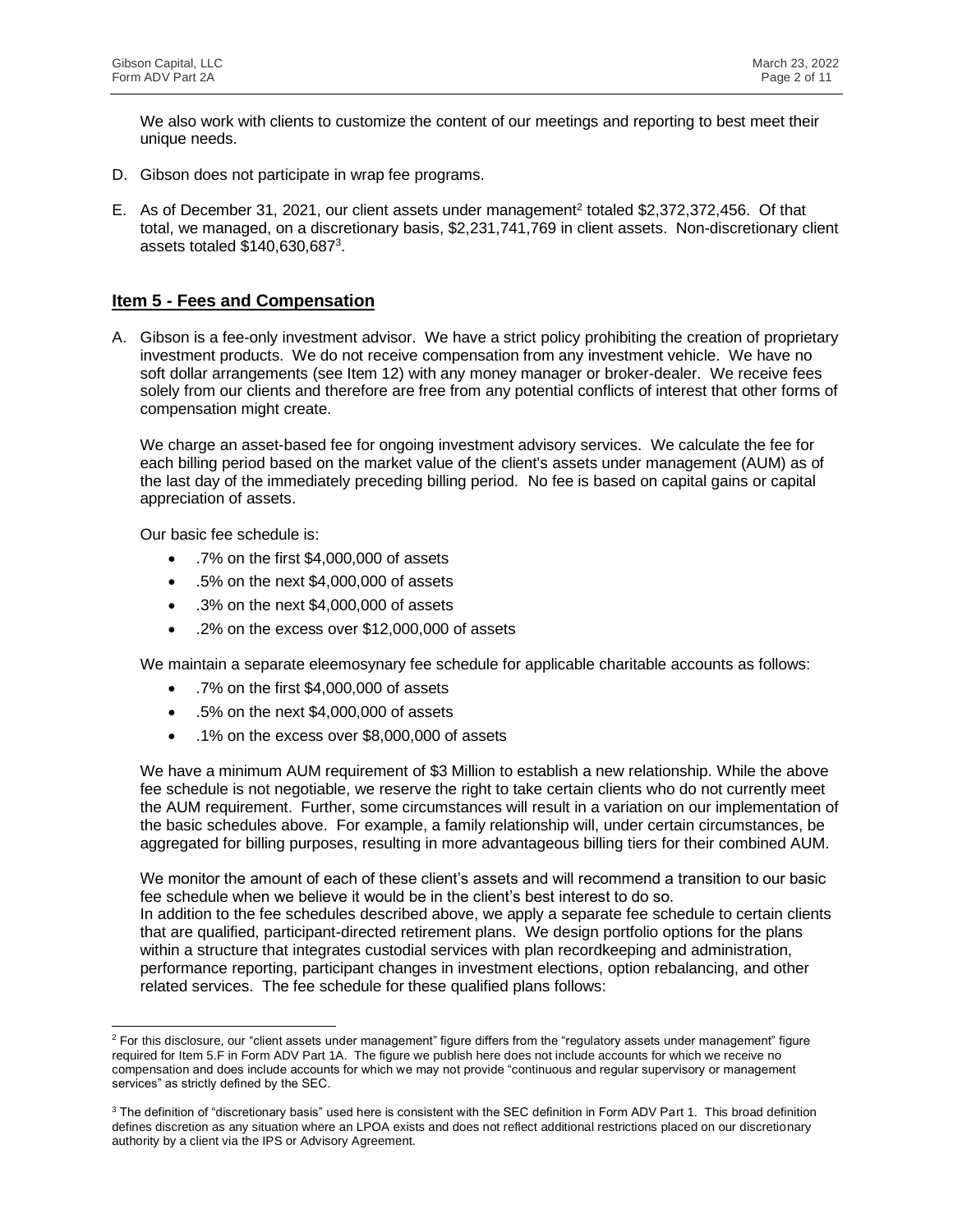- One time set-up fee of \$5,000
- .50% on the first \$5,000,000 of assets
- .25% on the next \$35,000,000 of assets
- .15% on the excess over \$40,000,000 of assets

As described in Item 4.B., we may, from time to time, provide investment consulting services. Fees for these services are negotiable and may be charged on a flat-fee or hourly basis. We do not charge fees based on a share of capital gains or capital appreciation of assets.

- B. Gibson's clients generally authorize the custodian to accept instructions from us to directly debit our fees from their accounts on a quarterly basis. For accounts that are debited directly:
	- The client signs an authorization permitting our fees to be paid directly from the client's account held by an independent custodian or trustee.
	- We send to the client an invoice showing the amount of the fee, the value of the client's assets on which the fee was based, and the specific manner in which the advisor's fee was calculated.
	- The custodian or trustee agrees to send to the client a statement, at least quarterly, indicating all amounts disbursed from the account, including the amount of the advisory fees paid directly to us.
	- We advise clients that they are responsible for verifying the accuracy of the fee calculation and that the custodian will not determine that the fee is properly calculated.

Under some circumstances, we may agree to vary the payment method or frequency of billing. In general, we bill client fees in advance of services (see Item 5.D.).

Qualified retirement plan clients may choose the manner and method of fee payment from these two payment options:

- Payment by the plan. The plan pays the advisory fees on a quarterly basis according to the terms of the plan's recordkeeping service agreement. The recordkeeper collects the fee and remits payment to us. We charge these fees in arrears based on the market value of all billable plan accounts on the last day of the immediately preceding calendar quarter.
- Payment by the plan sponsor. We invoice the plan sponsor quarterly, in advance, based on the market value of all billable plan accounts as of the last day of the immediately preceding calendar quarter.
- C. Gibson's advisory fees are separate from fees and expenses that custodians and investment companies may charge. We implement investment strategies using lower-cost "no-load" mutual funds and/or exchange traded funds wherever possible. We evaluate the overall cost structure of each fund during our due diligence process prior to recommendation as an investment option for our clients. Clients can expect to pay asset-based fees payable to qualified custodians and/or commissions for certain trades placed with brokers. We negotiate these fees and commissions on behalf of our clients to keep expenses as low as possible. Clients utilizing separate account managers also will incur separate advisory fees charged by the managers. Please refer to Brokerage Practices, Item 12.
- D. Gibson bills in advance for most of its advisory fees.

Upon termination of an advisory relationship:

- For those clients paying in advance, we promptly refund to the client any unearned fees paid by the client. We determine the unearned portion of the fee by dividing the number of days remaining in the billing period (beyond the termination date) by the total number of days in the billing period.
- Qualified retirement plan clients paying in arrears pay a prorated fee based on the number of days in the preceding quarter for which we supplied advisory services.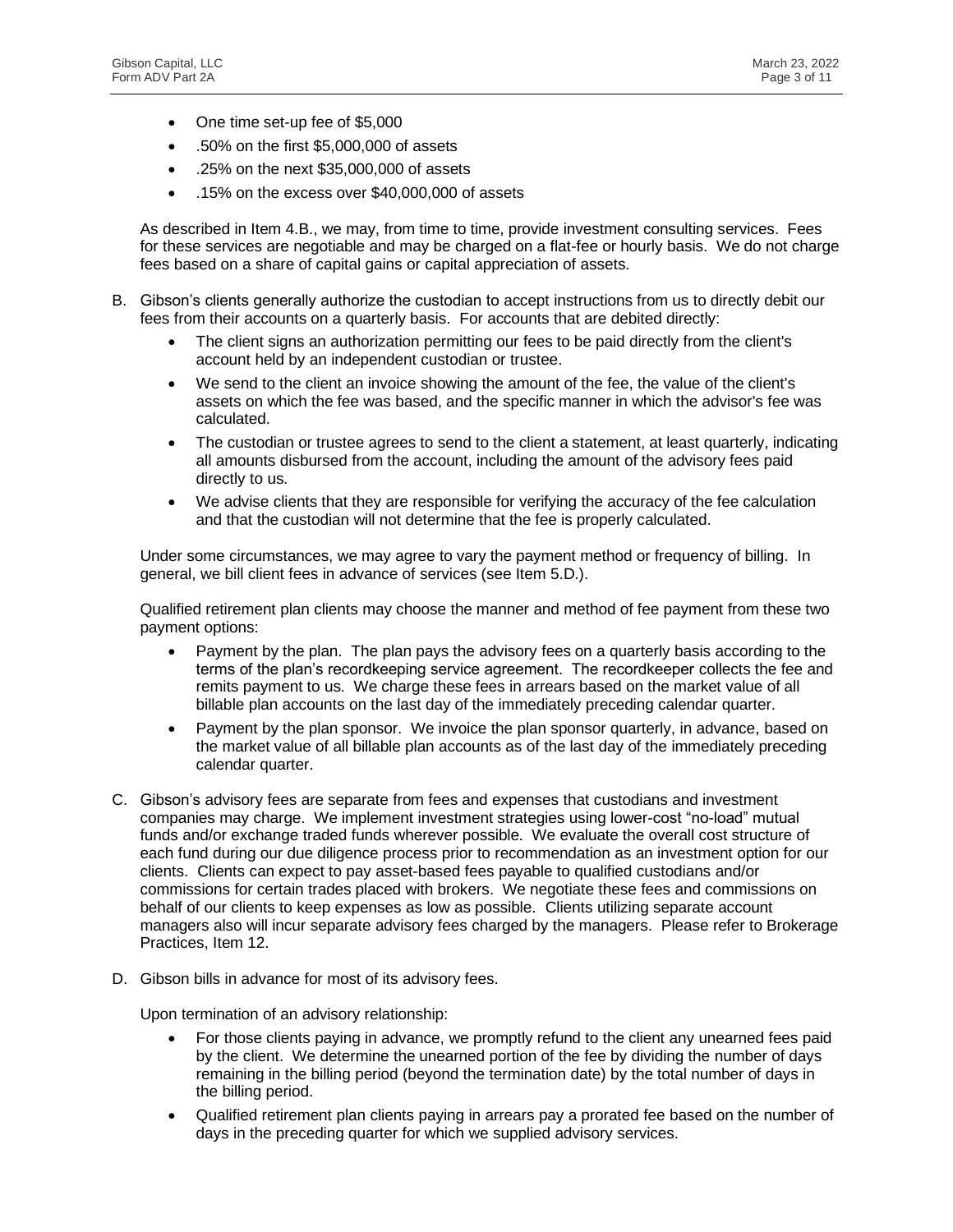The client may rescind the investment advisory relationship within five (5) calendar days of initial execution, either orally or in writing, and we will promptly refund all monies paid by the client. Thereafter, either party may terminate the professional relationship upon reasonable written or verbal notice.

E. We receive fees solely from our clients. Neither Gibson nor any of its supervised persons receive compensation from any investment vehicle. We have no soft dollar arrangements (see Item 12) with any money manager or broker-dealer.

#### **Item 6 - Performance-Based Fees and Side-by-Side Management**

Neither Gibson nor any of our supervised persons accepts performance-based fees. No fee is based on capital gains or capital appreciation of assets.

We do not offer proprietary products such as a mutual fund or hedge fund. Therefore, by definition, we do not engage in side-by-side management.

Side-by-side management is the practice in which the same fund manager simultaneously manages similar portfolios: one a hedge fund and one a mutual fund. Because hedge fund fee structures are more lucrative, fund managers may be incentivized to make portfolio decisions that favor hedge fund investors at the expense of mutual fund investors. Even among funds with nearly identical objectives and investment philosophies, the potential conflicts include:

- favoritism
- unequal trading costs
- different trading priorities
- disproportionate allocations of securities
- incentive to take on more risk in accounts paying performance fees

#### **Item 7 - Types of Clients**

Gibson provides investment advice to the following types of clients:

- individuals, including high net worth individuals
- pension and profit-sharing plans
- trusts, estates, and/or charitable organizations
- corporations and/or other business entities
- insurance companies

#### **Item 8 - Methods of Analysis, Investment Strategies, and Risk of Loss**

A. Gibson advocates a strategic asset allocation investment approach that does not rely on short-term market forecasts. We recommend that clients diversify their portfolios broadly across a variety of major asset classes. Differences in the patterns of returns across these asset classes mitigate the volatility risk at the portfolio level.

Our investment philosophy maintains that an investment portfolio's asset allocation (choice of asset classes and the allocation of money across them) is a primary determinant of its long-term investment performance. The markets primarily drive investment results, rather than the exercise of skill in either security selection or market timing.

Client involvement in the design of the portfolio is critical to their success. We arrive at the allocation for each client through education and consultation with the client. Once the design process is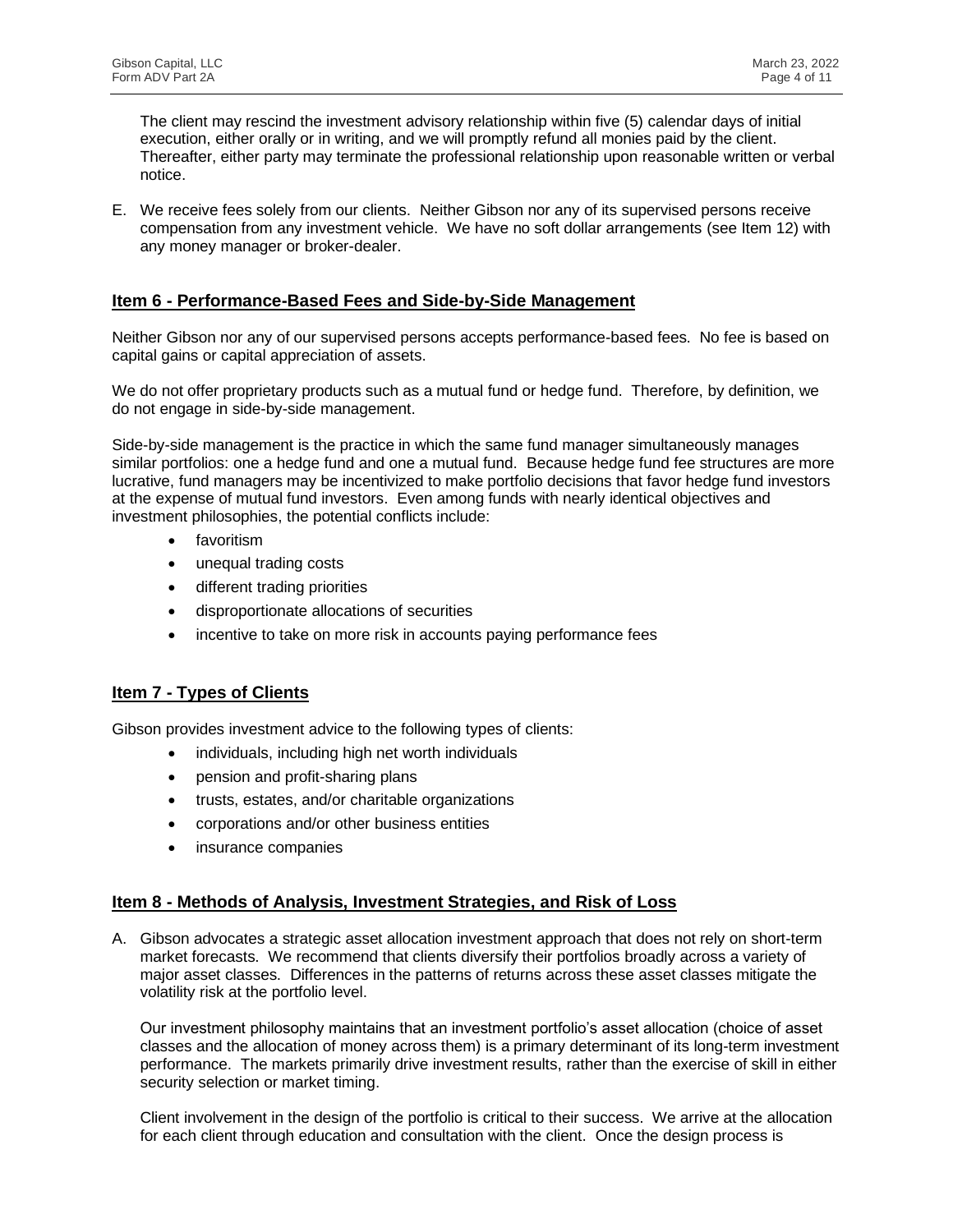complete, we follow a consistent and disciplined investment management process for the implementation and ongoing management of client portfolios in areas such as rebalancing, portfolio review, and manager selection.

We conduct independent research regarding the evaluation and recommendation of the money managers chosen to implement client strategies. Our due diligence for the selection of investments spans the universe of available options for each asset class and involves both quantitative and qualitative factors, including:

- correlation to style or peer group
- performance relative to peer group
- performance relative to assumed risk
- track record
- assets under management
- holdings consistent with style
- expense ratios/fees
- stability of the organization

For qualified retirement plan clients, we construct investment options for plan participants through consultation with the plan sponsor. By following the methodology described above, we arrive at several options with varying risk/return profiles. These portfolio options include various asset classes and investment management styles that, in total, are expected to offer participants the opportunity to diversify their retirement investments in a manner appropriate to their objectives, risk tolerances, and return expectations.

While our investment strategy helps to reduce the risks associated with investing, it cannot eliminate risk altogether. All investments involve risks, including the possible loss of principal. During their investment lifetimes, investors should be prepared to encounter market environments in which they experience losses, perhaps significant ones.

B. We mitigate the investment risks in client portfolios through the breadth of diversification across asset classes and across securities within asset classes. By designing portfolios that capture the benefits of multiple-asset-class investing, we help our clients pursue their financial goals with less volatility.

Because of the breadth of diversification used in our investment strategy, our clients likely will face a unique behavioral risk that would not be present if they chose a more traditional U.S. stock and bond portfolio. We refer to this risk as "frame-of-reference" risk. It refers to the difficulty that a U.S.-based investor may have adhering to a globally diversified strategy during periods when the investor's domestic market is outperforming the global strategy.

C. When implementing client investment strategies, we generally use some type of a pooled vehicle, such as mutual funds or exchange traded funds (ETFs). Depending on a client's specific situation or investment objectives, we may recommend a separate account manager or managers. We do not make recommendations of individual stocks or individual bonds.

#### **Item 9 - Disciplinary Information**

As a Registered Investment Advisor, we are required to disclose any legal or disciplinary events that might be material to a client's or prospective client's evaluation of our advisory business or the integrity of our management.

A. Gibson and its management *have never* been named, charged, convicted of, pled no contest to, or been the subject of any order or judgment in a criminal or civil action in a domestic, foreign, or military court of competent jurisdiction.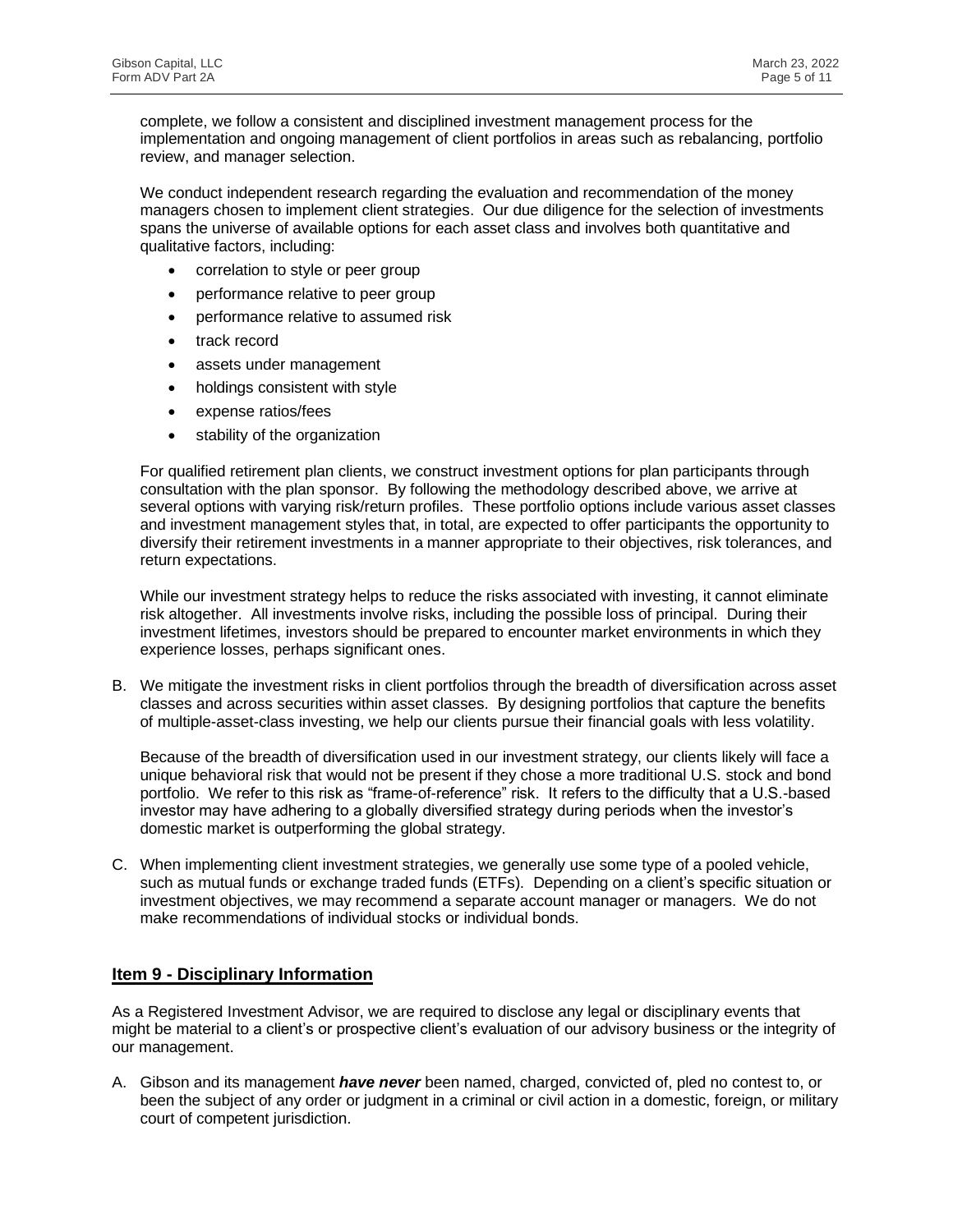- B. Gibson and its management *have never* been involved in an administrative proceeding before the SEC or any other federal, state, or foreign financial regulatory authority.
- C. Gibson and its management *have never* been involved in any self-regulatory organization (SRO) proceeding.

#### **Item 10 - Other Financial Industry Activities and Affiliations**

- A. Neither Gibson nor any of our employees or management personnel are registered, or have applications pending to register, as a broker-dealer or a registered representative of a broker dealer.
- B. Neither Gibson nor any of our employees or management personnel are registered, or have an application pending to register, or as a commodity futures commission merchant, commodity pool operator, or commodity trading advisor.
- C. We have no relationships or arrangements with any persons or entities that would create a material conflict of interest with clients.
- D. We receive fees only from our clients and receive no commissions or compensation from any other source, including any other investment advisors that we may recommend.

#### **Item 11 - Code of Ethics, Participation or Interest in Client Transactions, and Personal Trading**

- A. Gibson has adopted a formal code of ethics. The following list of principles frames the professional and ethical conduct that Gibson expects from its employees:
	- act with integrity, competence, diligence, respect, and in an ethical manner with the public, clients, prospective clients, employers, employees, colleagues in the investment profession, and other participants in the global capital markets
	- place the integrity of the investment profession, the interests of clients, and the interests of Gibson above one's own personal interests
	- do not take inappropriate advantage of one's position
	- avoid any actual or potential conflict of interest
	- conduct all personal securities transactions in a manner consistent with this policy
	- use reasonable care and exercise independent professional judgment when conducting investment analysis, making investment recommendations, taking investment actions, and engaging in other professional activities
	- practice and encourage others to practice in a professional and ethical manner that will reflect credit on oneself and the profession
	- promote the integrity of, and uphold the rules governing, capital markets
	- maintain and improve one's professional competence and strive to maintain and improve the competence of other investment professionals
	- comply with Gibson's gift policy
	- comply with applicable provisions of the Federal securities laws

To ensure that our employees are observing these standards in their personal investing conduct, we scrutinize their personal trading activity. Our policy requires employees to:

- report personal securities transactions on at least a quarterly basis; and
- provide us with a detailed summary of certain holdings (both initially upon commencement of employment and annually thereafter) over which they have a direct or indirect beneficial interest.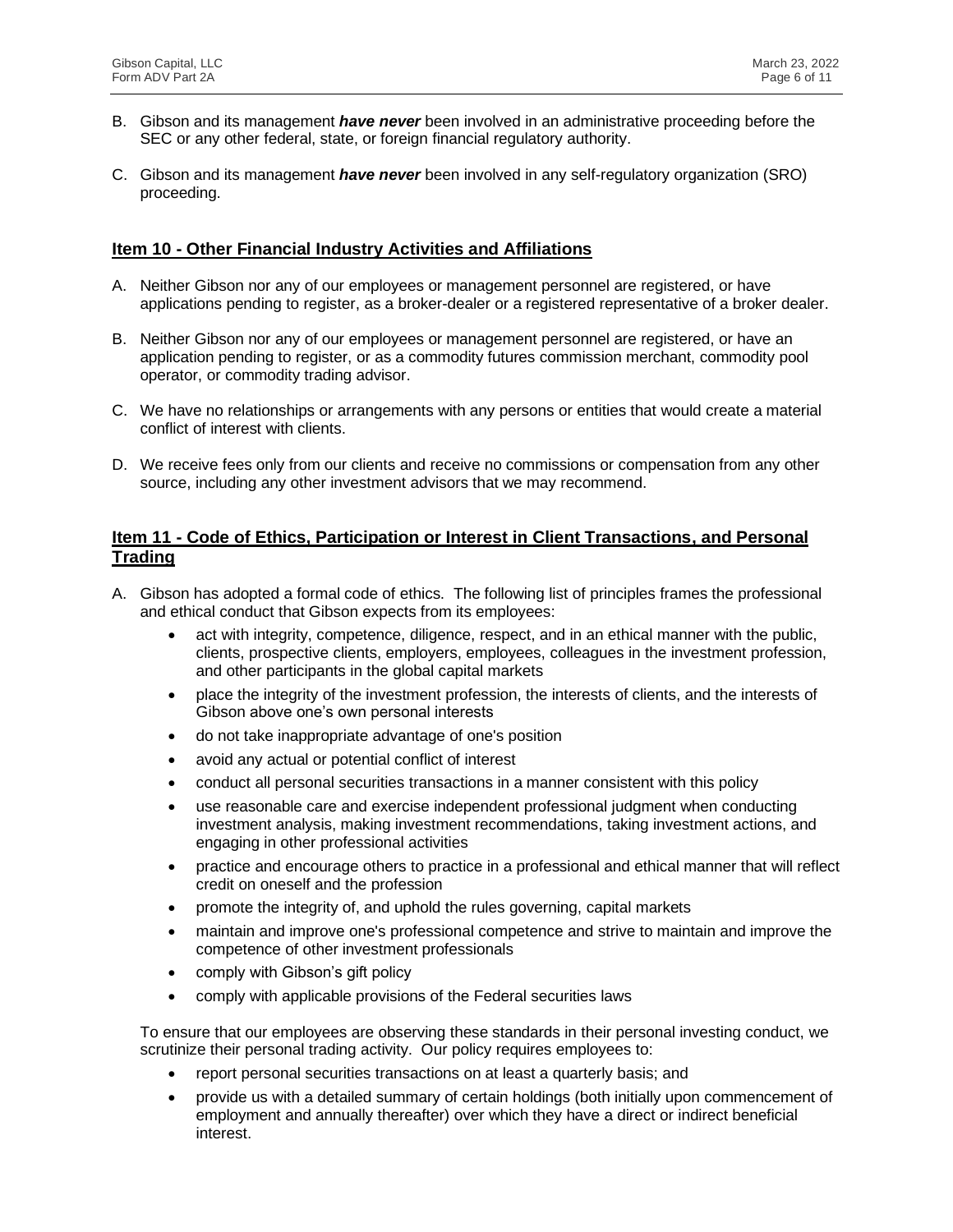We will provide a copy of our code of ethics to any client or prospective client upon request.

- B. Gibson does not recommend to clients investments in securities in which we or our employees have a material financial interest. For example:
	- We do not engage in principal trading with our clients. Principal trading is defined as selling securities to or buying securities from a client through a proprietary account.
	- No one at Gibson acts as a general partner in a general partnership that sells investments to clients.
	- No one at Gibson acts as an investment advisor to an investment company (mutual fund) that we recommend to clients.
- C. It is likely that Gibson and/or our employees will have investments in securities that we also recommend to our clients. Because the funds that we recommend are typically mutual funds and exchange traded funds (ETFs), potential conflicts as a result of these common holdings are unlikely to occur.
- D. Gibson likely will recommend to clients or buy or sell securities for client accounts at or about the same time that we and our related persons buy or sell the same securities.

Since we invest primarily in mutual funds and exchange traded funds (ETFs) and do not attempt to "time" the market, we do not face the potential conflicts that we would face if we invested client funds in individual securities. All mutual fund trades are executed at the close of business, regardless of the time of day at which we enter the trades. We usually enter ETF trades throughout the day without specifying a particular price. So, we buy and sell securities at various prices throughout the day.

Nevertheless, we take steps to mitigate what conflicts may exist. To make certain that no employee is taking advantage of his/her position, we conduct a thorough review of personal trading at least quarterly. In this review, a compliance employee compares employee trading to client trading. The audit's purpose is to highlight and examine any trade that appears to have disadvantaged any client or benefitted any employee to the detriment of a client. If we identify any discrepancy or questionable trade, the Board of Managers determines the proper remedy and/or disciplinary action.

# **Item 12 - Brokerage Practices**

- A. In selecting a broker-dealer, Gibson considers the full range and quality of a broker's services, including execution capability, commission rate, financial responsibility, and responsiveness to us and our clients. We negotiate commissions and fees on behalf of our clients when possible. We are not limited, however, to the financial products offered by any one broker-dealer. In addition, clients may select a broker-dealer. If a client does not indicate a preference, we generally implement the investment plan in whole or in part through the investment platform offered by National Financial Services, LLC, Fidelity Brokerage Services, LLC. In some cases, the use of a single broker may not enable the client to achieve best execution of any single transaction. However, best execution of any one transaction is not the sole determining factor in choosing a broker.
	- 1. Research and Other Soft Dollar Benefits. Gibson does not participate in "soft dollar" arrangements.<sup>4</sup>

By virtue of custodying client assets at Fidelity, we receive support services that enable us to monitor and service our client accounts. These support services are not exclusive to us and, except in certain circumstances, do not depend on the volume of transactions directed by us to Fidelity. This support includes:

<sup>&</sup>lt;sup>4</sup> A soft dollar arrangement is a practice wherein an advisor uses client-paid brokerage commissions to obtain research or other products or services to aid the advisor in its investment decision-making process. While this practice, if properly disclosed, does not violate any regulations, we believe that participation in such arrangements poses unacceptable conflicts of interest.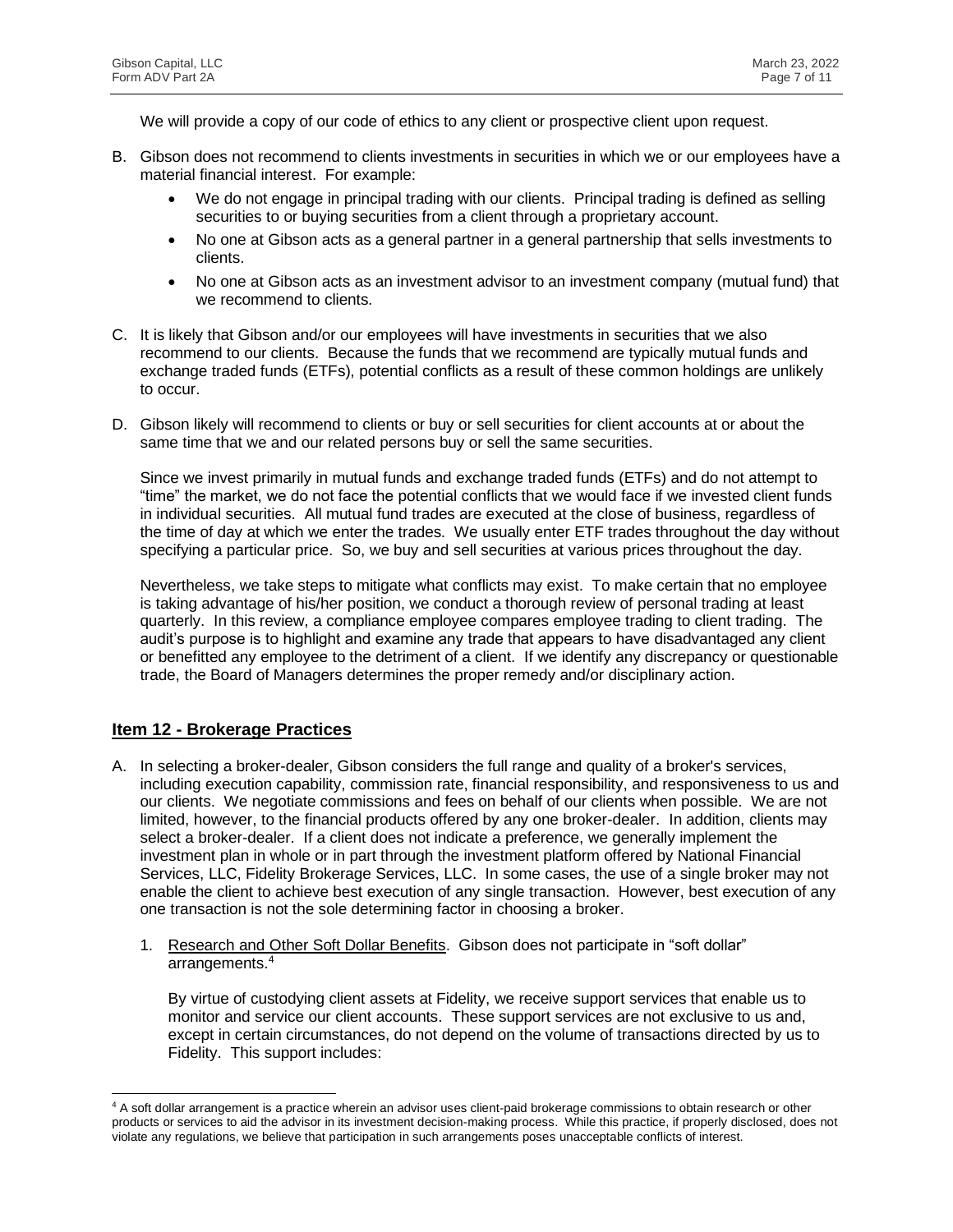- a dedicated trading desk that services Fidelity advisor clients exclusively
- a dedicated service group and an account services manager dedicated to our accounts
- electronic download of trades, balances, prices, and positions in Fidelity's portfolio management software
- electronic access to Fidelity's proprietary internet site and their software-based system
- client statements, confirmations, and year-end summaries
- the ability to have advisory fees directly debited from client accounts (in accordance with Federal and State requirements)
- newsletters and other publications
- client access to Fidelity's online service
- the Gibson logo printed on client statements
- access to Fidelity's Institutional Funds Network
- possible vendor discounts through Fidelity's Third-Party Discount Alliances program
- discounted or gratis attendance at Fidelity sponsored conferences, meetings, and other educational events

We may receive similar support services from other custodians at which we custody client assets.

- 2. Brokerage and Client Referrals. Gibson does not seek, receive, or accept client referrals from broker-dealers in exchange for recommending those broker-dealers.
- 3. Directed Brokerage. Gibson does not recommend, request, or require that clients direct us to execute trades through a specific broker-dealer.
- B. Gibson generally does not aggregate the purchase or sale of securities across client accounts. We intend to manage each client portfolio on an individual basis and trade each client's account independently.

The securities that we recommend for client accounts are primarily mutual funds or exchange-traded funds (ETFs). All mutual fund trades are executed at the close of business, regardless of the time of day at which we enter trades, and therefore trade at a consistent price. ETF prices, however, vary throughout the day. Because we may trade ETFs at various times throughout the day, clients may receive different prices for the same ETF.

From time-to-time we may identify a situation that warrants aggregating the purchase or sale of securities such as ETFs across various client accounts, usually when we are making recommendations for all or a substantial number of client accounts or when we must trade in many accounts within a short time. In this situation, aggregating orders may improve best execution for all clients involved. Aggregation may minimize market impact so that no client is disadvantaged by price movement. If we determine that aggregating orders is beneficial to clients, we will do so.

#### **Item 13 - Review of Accounts**

A. Gibson regularly reviews client accounts.

On a daily basis, our operations team reviews and reconciles client accounts. This level of review<sup>5</sup> involves reconciliation of position balances and prices and the verification and review of transactions. Our Investment Advisor Representatives (IARs) conduct a review of client accounts at least monthly<sup>6</sup> (the IARs are identified in our form ADV Part 2B, the Brochure Supplement). For these reviews, the IARs examine the overall portfolio structure and asset allocation to ensure that they are consistent

 $5$  This level of review and reconciliation does not pertain to certain qualified plans that receive the reduced fee schedule as outlined in Item 4.A. and for whom the custodian provides certain services.

 $6$  For the qualified plans identified in footnote 5, we conduct these reviews on a quarterly basis.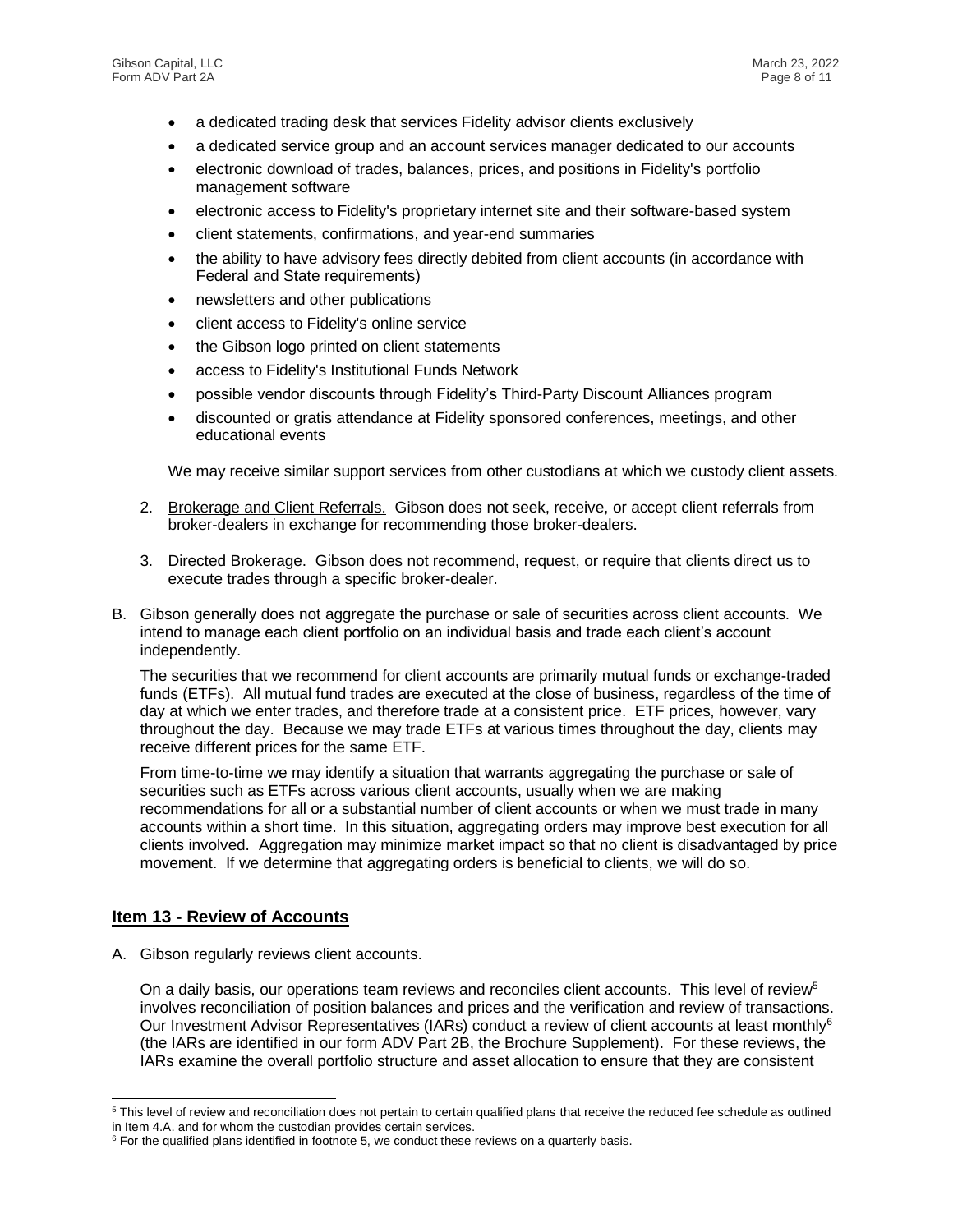with the client's Investment Policy Statement (IPS). The IARs also review each recommended investment position to ensure that it continues to be an appropriate investment for the portfolio.

We also review our clients' Investment Policy Statements on an annual basis. In this process we review the client's:

- investment objectives
- time horizon
- risk tolerance
- broad portfolio balance
- asset allocation
- modeled portfolio behavior
- discretionary authority
- proxy voting preferences
- B. On a more frequent basis, various triggering factors can occur that may necessitate review of client accounts. These factors include, but are not limited to, significant changes in the general price levels of the various securities markets and significant additions to or withdrawals from a client's account.
- C. Gibson tailors the frequency and nature of reporting to suit individual client needs.

We provide performance reports for clients at least quarterly. As part of the performance review process, we review the overall portfolio structure, market value, and performance of each investment position, asset class, and of the portfolio as a whole.

Some clients elect to receive additional custom monthly or weekly reports. These reports may include current asset allocation, portfolio total return for recent periods and since inception, and growth of \$100 since inception.

For clients who elect web-based reporting, we provide up-to-date reports on a weekly or monthly basis.

We provide annual tax summaries to some clients with taxable accounts. This reporting generally consists of year to date and estimated income and capital gain distribution, realized gain and loss, IRA distribution and gifting information.

For some retirement plan clients, we provide plan administration reports to plan administrators, generally on a semiannual or annual basis.

For other retirement plan clients, the plan recordkeeper provides reporting.

#### **Item 14 - Client Referrals and Other Compensation**

- A. Gibson does not receive any economic benefit for providing investment advice from anyone other than our clients. We do not receive and do not accept sales awards or prizes.
- B. Gibson does not pay or provide any type of compensation for client referrals.

#### **Item 15 - Custody**

Gibson's policy is to never take custody of our clients' assets. This key separation of duties provides important protections for client assets.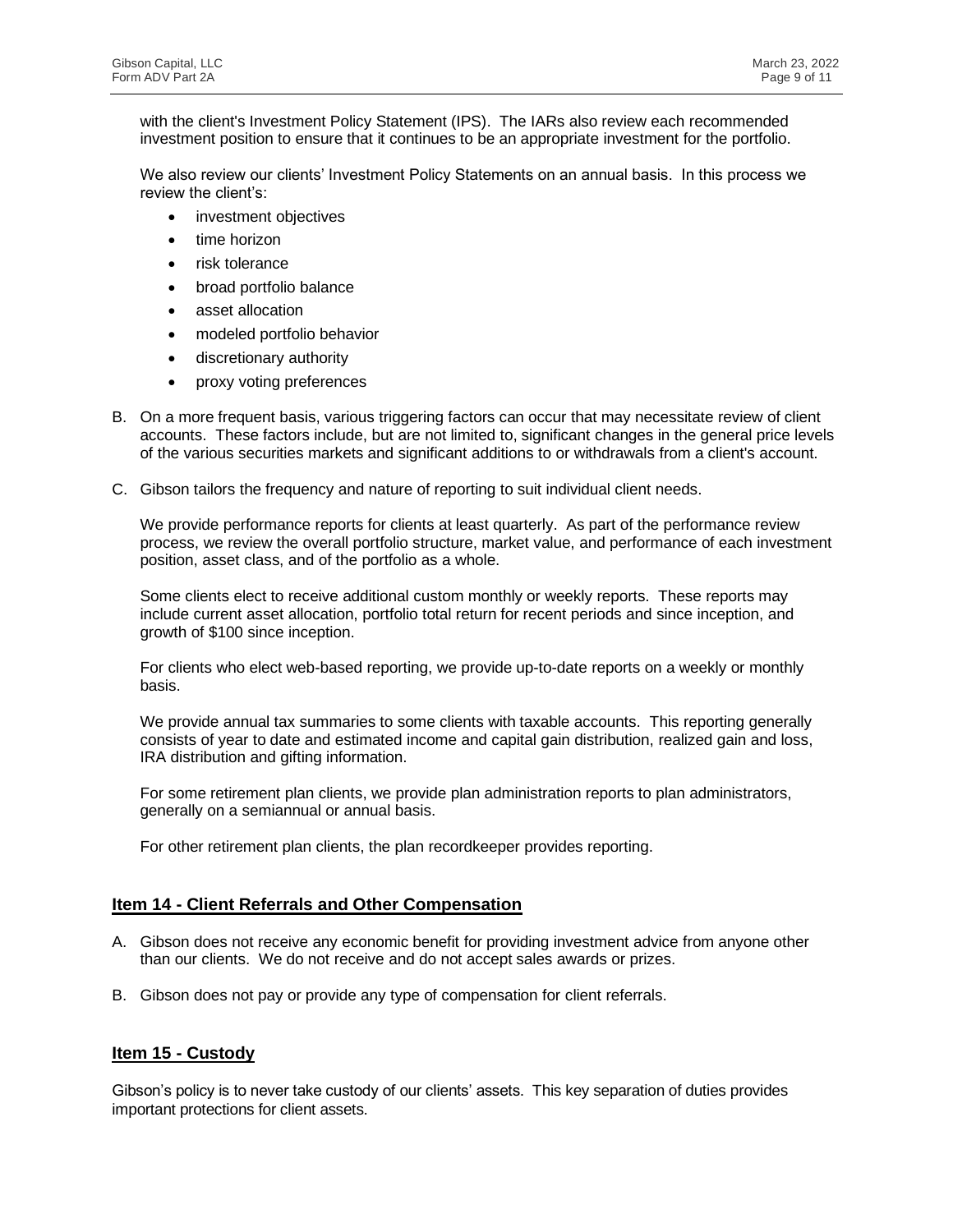#### **Item 16 - Investment Discretion**

In general, custodial applications automatically provide investment advisors with an LPOA over client accounts. Gibson permits its clients to further define the degree of discretion that they wish us to exercise in the management of their accounts. Clients define our discretionary authority in the Investment Policy Statement. Generally, clients choose to grant or restrict discretion for the following types of trading activity:

- portfolio changes relating to rebalancing the portfolio, investing new deposits, and generating liquidity to cover withdrawals
- the addition of new positions or the elimination of existing positions

Clients also may elect to have us manage their accounts on a fully non-discretionary basis.

We may choose not to accept discretionary authority to trade in client portfolios positions that we did not recommend.

# **Item 17 - Voting Client Securities**

A. Gibson's clients may direct us to receive proxies and vote them on their behalf, or they may elect to retain their proxy-voting privileges. These choices are defined by the client in our Investment Advisory Agreement and the Investment Policy Statement. We generally will not assume proxyvoting authority for investment positions that we do not recommend to the client.

We have adopted formal proxy voting policies and procedures. Each year we provide our clients with a summary of these policies and procedures in our Proxy Voting Notice. Where the power to vote in person or by proxy has been delegated, directly or indirectly to us, we have the fiduciary responsibilities to:

- vote in a manner that is in the best interests of the client, and
- properly deal with potential conflicts of interest arising from proxy proposals that we are voting

We vote proxies related to securities held by any client in a manner that is in the best interest of the client. We consider only those factors that relate to the client's investment policies and objectives or are dictated by the client's written instructions, including how our vote will economically impact and affect the value of the client's investment.

We intend to vote in a prudent and timely fashion and after a careful evaluation of the issue(s) presented on the ballot. A qualified investment professional designated by Gibson is responsible for voting proxies in full accordance with the policies and procedures adopted by us to govern this process.

We have structured our business to eliminate, as much as possible, opportunities for conflicts of interest to arise with respect to the management of client portfolios and the voting of proxies and ballots. Nonetheless, we have adopted procedures that ensure the integrity of our proxy voting activities.

In exercising our voting discretion, we will avoid any direct or indirect conflict of interest raised by our voting decisions. If a conflict exists, we will notify the client of the nature of the conflict and ask the client for guidance about how they would like us to cast the proxy vote.

We will provide to our clients, upon oral or written request, a copy of our complete proxy voting policies and procedures.

Upon written or oral request by a client, we will provide information as to how we voted the proxies related to that client's account.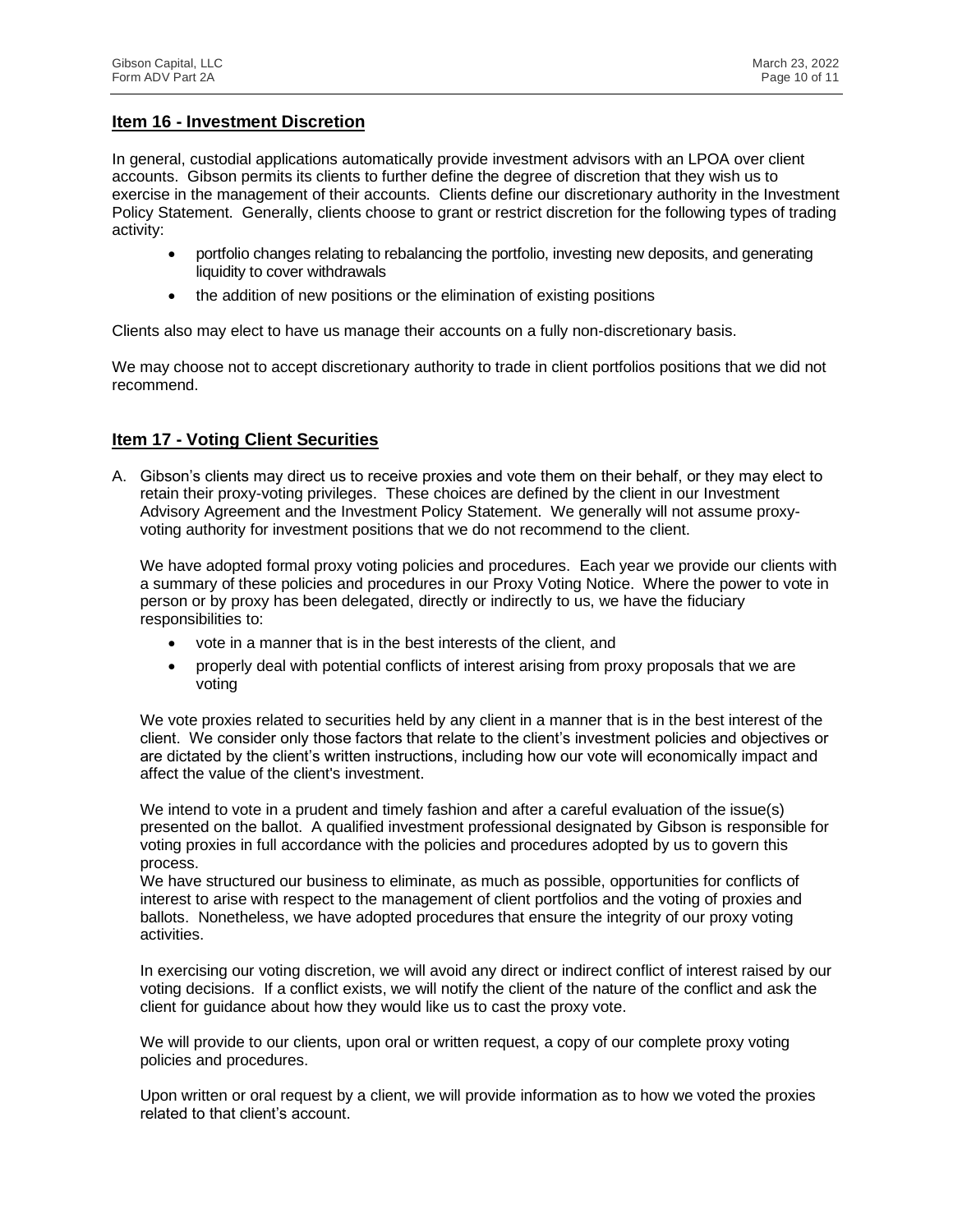B. Clients may choose to vote proxies on their own behalf. Clients who make that election will receive their proxy voting materials directly.

#### **Item 18 - Financial Information**

- A. Since Gibson does not require prepayment of client fees six months or more in advance, we are not required to include an audited balance sheet with our filing.
- B. Gibson has no financial condition that is reasonably likely to impair our ability to meet contractual and fiduciary commitments to our clients.
- C. Gibson has never been the subject of a bankruptcy petition.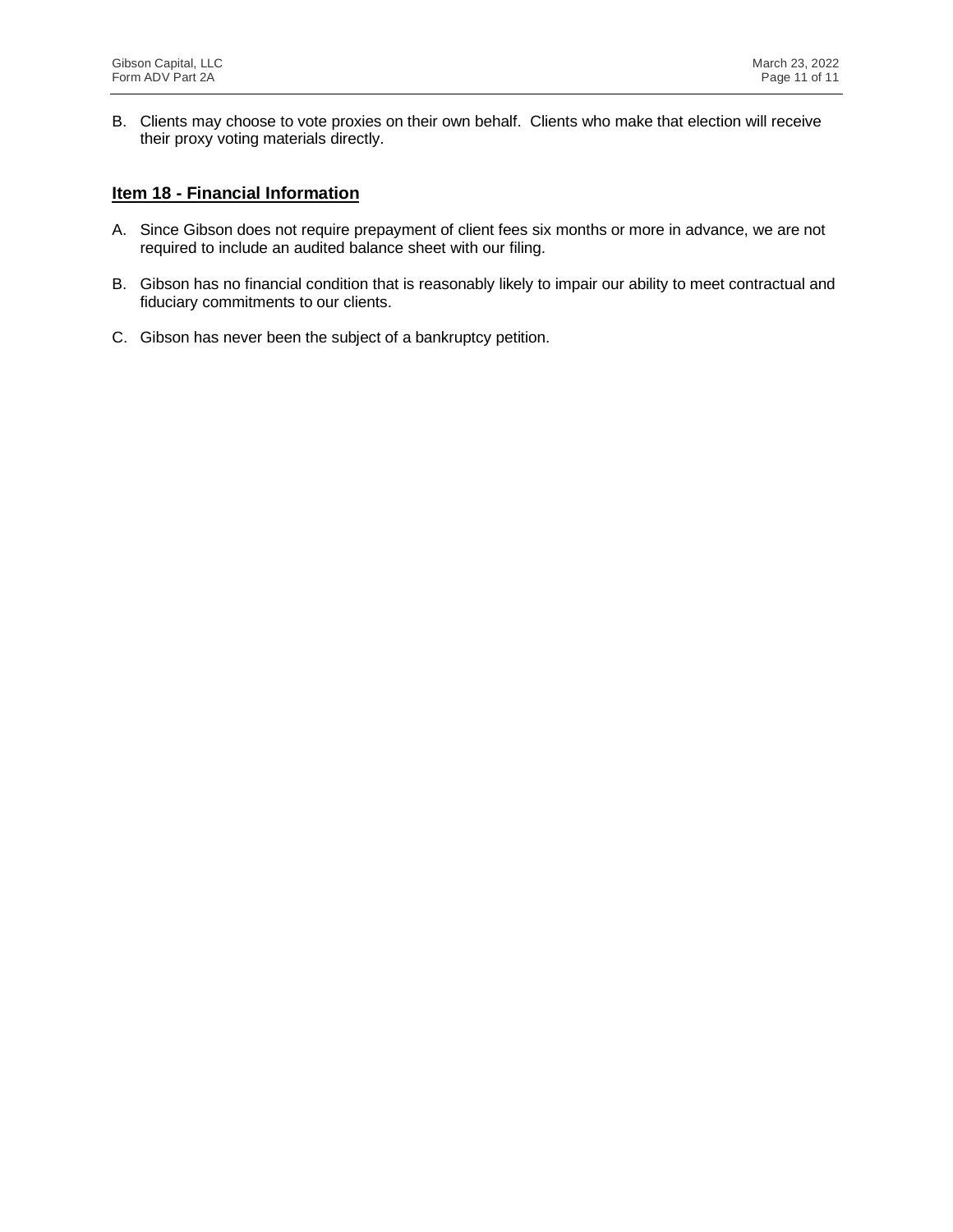

# **FORM ADV** PART 2B

**MARCH 23, 2022**

**This brochure supplement provides information about the individuals providing investment advice that supplements Gibson Capital, LLC's brochure, Form ADV Part 2A. You should have received a copy of the brochure.** 

**Please contact Daniel Berczik at 724-934-3200 if you did not receive Gibson Capital's brochure or if you have any questions about the contents of this supplement.**

**Additional information about the individuals named in this brochure is also available on the SEC's website at www.adviserinfo.sec.gov.**

www.gibsoncapital.com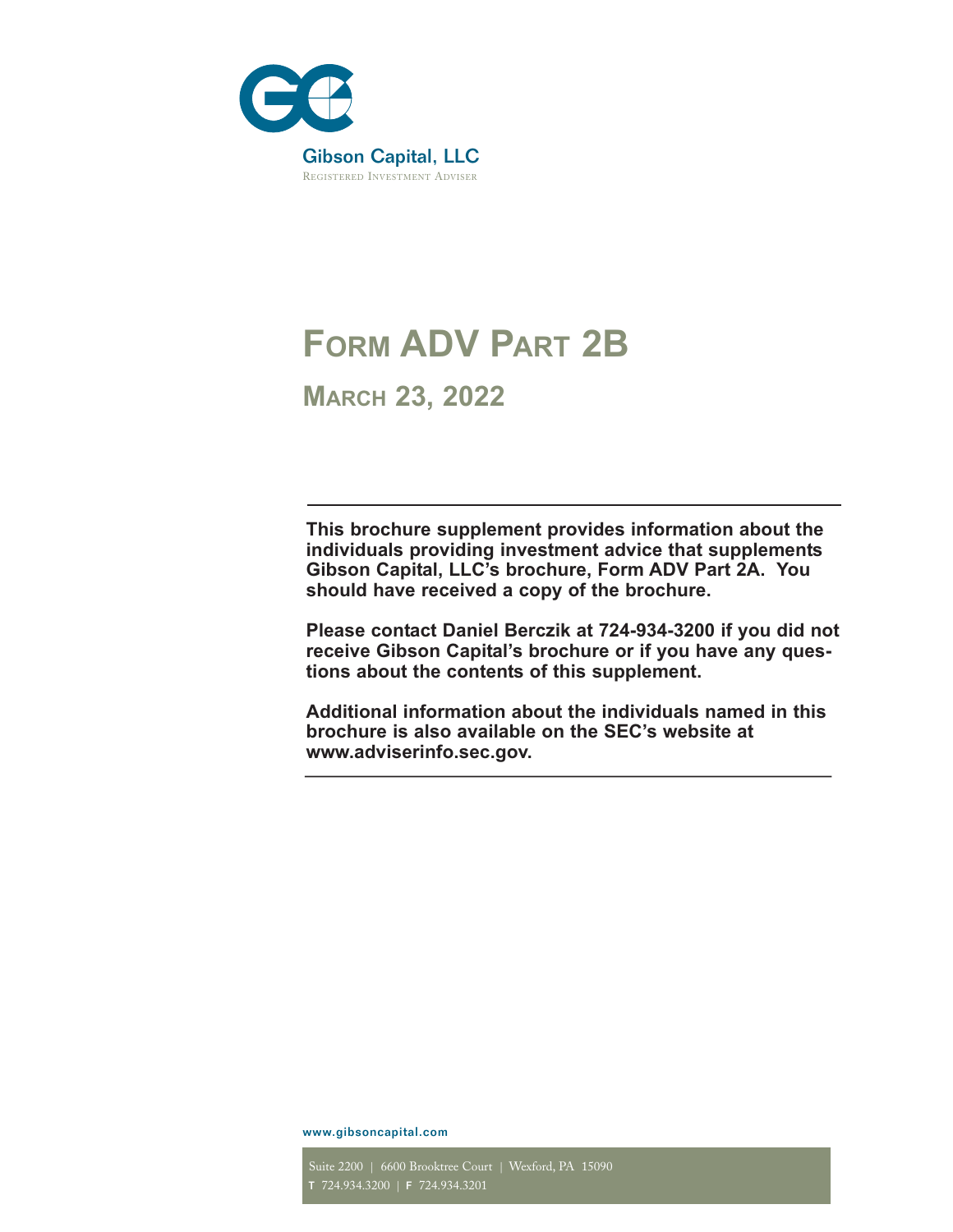# **Roger C. Gibson, CFA**

**Founding Partner** Gibson Capital, LLC 6600 Brooktree Court, Suite 2200 Wexford, PA 15090 724-934-3200

# **Item 2 - Educational Background and Business Experience**

Year of Birth: 1951

Education:

- 1985 Chartered Financial Analyst\* (CFA)
- 1981 Master of Science in Industrial Administration (MSIA), Carnegie Mellon University, Pittsburgh, PA
- 1979 Certified Financial Planner<sup>®\*</sup> (CFP<sup>®</sup>)
- 1973 Bachelor of Science, Grove City College, Grove City, PA

Business Background:

- 1/21 to present: Founding Partner and Investment Advisor Representative for Gibson Capital, LLC, Wexford, PA
- 01/16 to 1/21: Co-Chairman and Investment Advisor Representative for Gibson Capital, LLC, Wexford, PA
- 12/08 to 12/15: Chief Investment Officer and Investment Advisor Representative for Gibson Capital, LLC, Wexford, PA
- 10/89 to 3/09: Chief Investment Officer and Investment Advisor Representative for Gibson Capital Management, Ltd., Pittsburgh, PA

\*For an explanation of the minimum qualifications for these professional designations, please see Designation Requirements on page 8.

# **Item 3 - Disciplinary Information**

Roger C. Gibson *has never been* involved in any legal or disciplinary events, including any:

- criminal or civil action in any court regarding a violation of an investment-related statute or regulation
- administrative proceeding before the SEC or any other federal, state, or foreign financial regulatory authority
- Self-Regulatory Organization (SRO) proceeding
- any other proceeding in which a professional attainment, designation, or license has been revoked

# **Item 4 - Other Business Activities**

None

# **Item 5 - Additional Compensation**

Gibson is a fee-only advisor and receives compensation solely from its clients. Neither Gibson nor its staff receives economic benefits, including sales awards or other prizes, from any third party for providing advisory services. Gibson does not reward its staff based on a production or client acquisition model. We do not base any portion of compensation, including bonuses, upon the number or amount of sales, client referrals, or new accounts.

# **Item 6 - Supervision**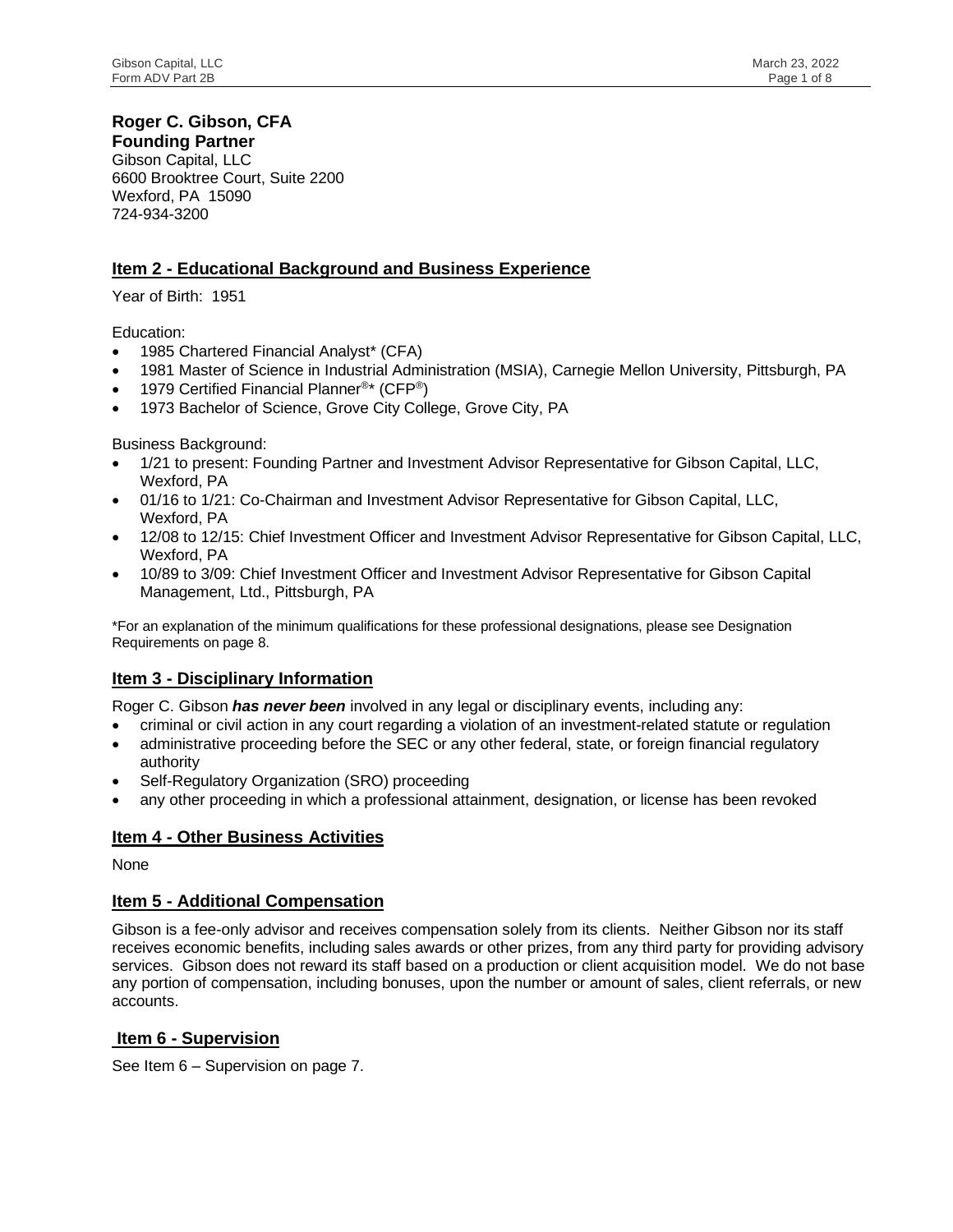# **Christopher J. Sidoni, CFA, CFP®**

**Chief Investment Officer** Gibson Capital, LLC 6600 Brooktree Court, Suite 2200 Wexford, PA 15090 724-934-3200

# **Item 2 - Educational Background and Business Experience**

Year of Birth: 1980

Education:

- 2011 Chartered Financial Analyst\* (CFA)
- 2009 Master of Business Administration (MBA), Carnegie Mellon University, Pittsburgh, PA
- 2005 Certified Financial Planner<sup>®\*</sup> (CFP<sup>®</sup>)
- 2003 Bachelor of Science, Duquesne University, Pittsburgh, PA

Business Background:

- 01/16 to present: Chief Investment Officer and Investment Advisor Representative for Gibson Capital, LLC, Wexford, PA
- 09/13 to 12/15: Director of Investment Research, Senior Advisor, and Investment Advisor Representative for Gibson Capital, LLC, Wexford, PA
- 11/11 to 12/15: Director of Investment Research, Senior Associate, and Investment Advisor Representative for Gibson Capital, LLC
- 02/10 to 09/13: Senior Associate and Investment Advisor Representative for Gibson Capital, LLC, Wexford, PA
- 12/08 to 02/10: Associate and Investment Advisor Representative for Gibson Capital, LLC, Wexford, PA
- 02/07 to 03/09: Associate and Investment Advisor Representative for Gibson Capital Management, Ltd., Pittsburgh, PA
- 06/04 to 02/07: Portfolio Manager & Wealth Planner, PNC Bank, Pittsburgh, PA

\*For an explanation of the minimum qualifications for these professional designations, please see Designation Requirements on page 8.

# **Item 3 - Disciplinary Information**

Sidoni *has never been* involved in any legal or disciplinary events, including any:

- criminal or civil action in any court regarding a violation of an investment-related statute or regulation
- administrative proceeding before the SEC or any other federal, state, or foreign financial regulatory authority
- Self-Regulatory Organization (SRO) proceeding
- any other proceeding in which a professional attainment, designation, or license has been revoked

# **Item 4 - Other Business Activities**

None

# **Item 5 - Additional Compensation**

Gibson is a fee-only advisor and receives compensation solely from its clients. Neither Gibson nor its staff receives economic benefits, including sales awards or other prizes, from any third party for providing advisory services. Gibson does not reward its staff based on a production or client acquisition model. We do not base any portion of compensation, including bonuses, upon the number or amount of sales, client referrals, or new accounts.

# **Item 6 - Supervision**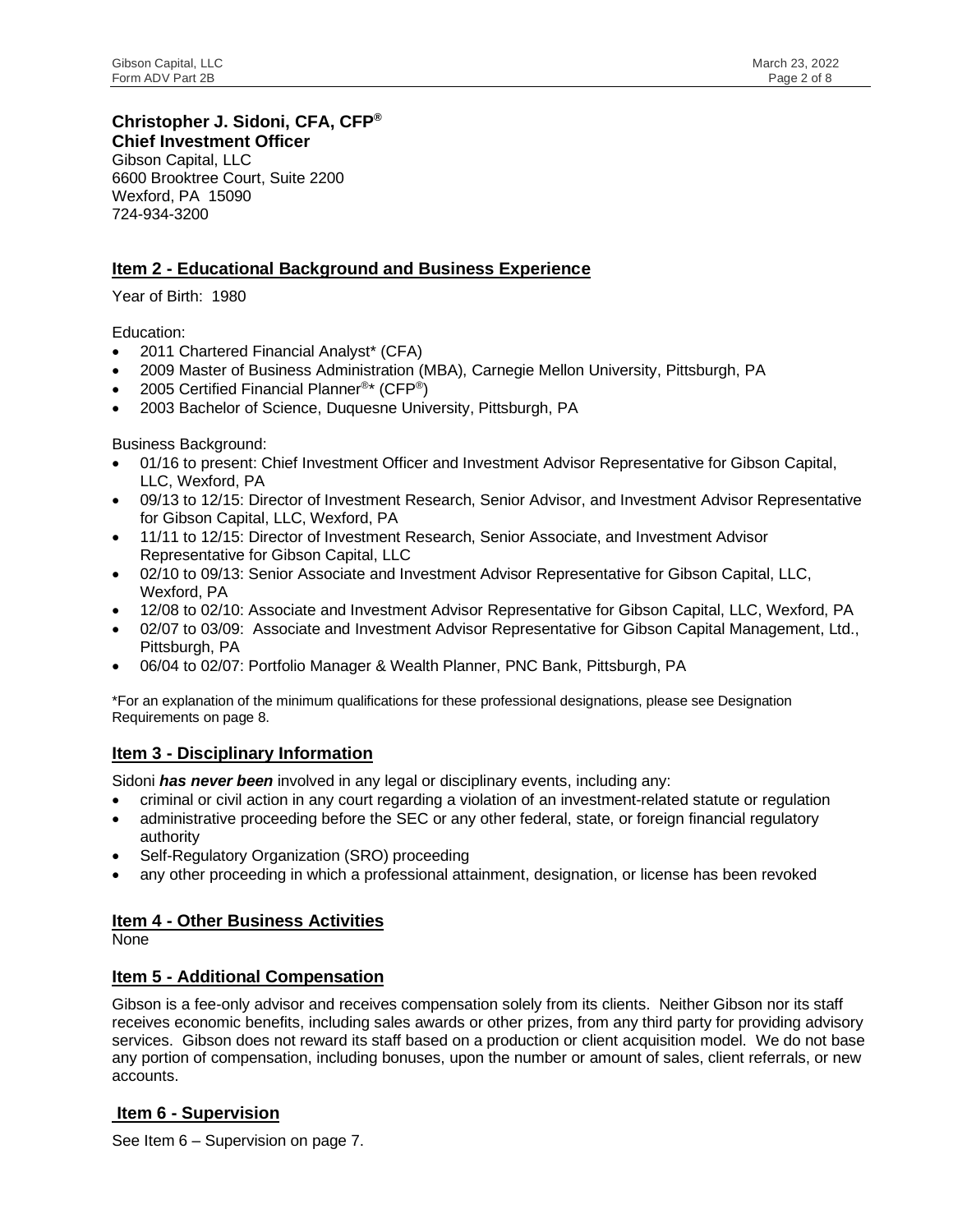# **Keith R. Goldner, AIF®**

**Senior Advisor** Gibson Capital, LLC 6600 Brooktree Court, Suite 2200 Wexford, PA 15090 724-934-3200

# **Item 2 - Educational Background and Business Experience**

Year of Birth: 1962

Education:

- 1986 Master of Business Administration (MBA), University of Pittsburgh, Pittsburgh, PA
- 1985 Bachelor of Arts, Thiel College, Greenville, PA

Business Background:

- 09/13 to present: Senior Advisor and Investment Advisor Representative for Gibson Capital, LLC, Wexford, PA
- 12/08 to 09/13: Senior Associate and Investment Advisor Representative for Gibson Capital, LLC, Wexford, PA
- 06/94 to 03/09: Senior Associate and Investment Advisor Representative for Gibson Capital Management, Ltd., Pittsburgh, PA

# **Item 3 - Disciplinary Information**

Goldner *has never been* involved in any legal or disciplinary events, including any:

- criminal or civil action in any court regarding a violation of an investment-related statute or regulation
- administrative proceeding before the SEC or any other federal, state, or foreign financial regulatory authority
- Self-Regulatory Organization (SRO) proceeding
- any other proceeding in which a professional attainment, designation, or license has been revoked

# **Item 4 - Other Business Activities**

None

# **Item 5 - Additional Compensation**

Gibson is a fee-only advisor and receives compensation solely from its clients. Neither Gibson nor its staff receives economic benefits, including sales awards or other prizes, from any third party for providing advisory services. Gibson does not reward its staff based on a production or client acquisition model. We do not base any portion of compensation, including bonuses, upon the number or amount of sales, client referrals, or new accounts.

# **Item 6 - Supervision**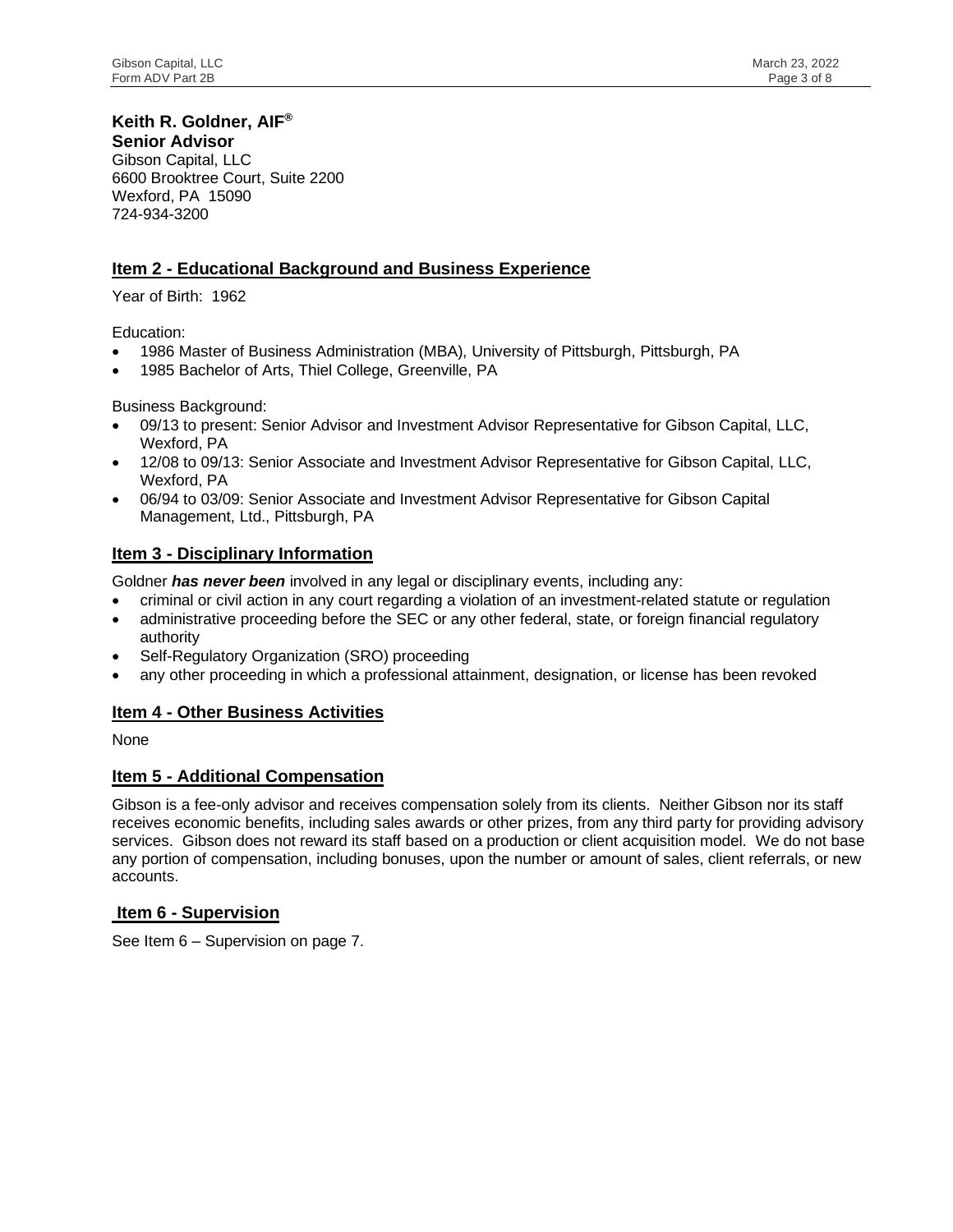# **Chad E. Hileman, CFA, CFP®**

**Director of Investment Research** Gibson Capital, LLC 6600 Brooktree Court, Suite 2200 Wexford, PA 15090 724-934-3200

# **Item 2 - Educational Background and Business Experience**

Year of Birth: 1985

#### Education:

- 2015 Chartered Financial Analyst (CFA)
- 2014 Certified Financial Planner<sup>®\*</sup> (CFP<sup>®</sup>)
- 2013 Passed the Series 65 Uniform Investment Adviser Law Examination
- 2011 Master of Science in Finance, West Virginia University, Morgantown, WV
- 2010 Master of Business Administration, West Virginia University, Morgantown, WV
- 2007 Bachelor of Science in Business Administration, West Virginia University, Morgantown, WV

Business Background:

- 05/17 to present: Director of Investment Research and Investment Advisor Representative for Gibson Capital, LLC, Wexford, PA
- 09/15 to 05/17: Senior Advisor and Investment Advisor Representative for Gibson Capital, LLC, Wexford, PA
- 09/13 to 09/15: Advisor and Investment Advisor Representative for Gibson Capital, LLC, Wexford, PA
- 06/13 to 09/13: Analyst and Investment Advisor Representative for Gibson Capital, LLC, Wexford, PA
- 09/11 to 06/13: Analyst for Gibson Capital, LLC, Wexford, PA
- 06/11 to 08/11: Intern for Gibson Capital, LLC, Wexford, PA
- 08/10 to 05/11: Graduate Teaching Assistant, West Virginia University, Morgantown, WV
- 01/08 to 07/08: Derivatives Operations Specialist II, The Bank of New York Mellon, Pittsburgh, PA

\*For an explanation of the minimum qualifications for these professional designations, please see Designation Requirements on page 8.

# **Item 3 - Disciplinary Information**

Chad E. Hileman *has never been* involved in any legal or disciplinary events, including any:

- criminal or civil action in any court regarding a violation of an investment-related statute or regulation
- administrative proceeding before the SEC or any other federal, state, or foreign financial regulatory authority
- Self-Regulatory Organization (SRO) proceeding
- any other proceeding in which a professional attainment, designation, or license has been revoked

# **Item 4 - Other Business Activities**

None

# **Item 5 - Additional Compensation**

Gibson is a fee-only advisor and receives compensation solely from its clients. Neither Gibson nor its staff receives economic benefits, including sales awards or other prizes, from any third party for providing advisory services. Gibson does not reward its staff based on a production or client acquisition model. We do not base any portion of compensation, including bonuses, upon the number or amount of sales, client referrals, or new accounts.

# **Item 6 - Supervision**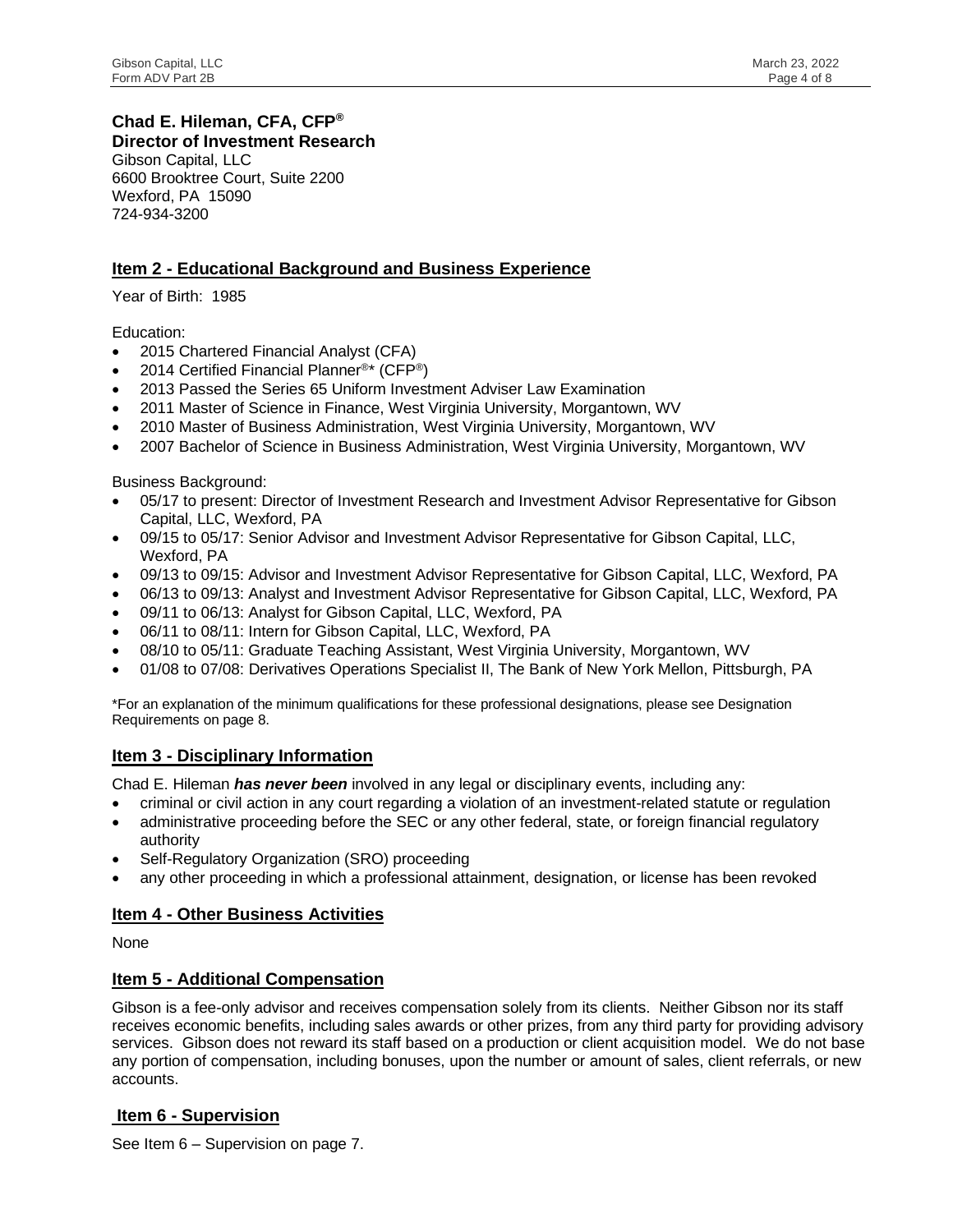# **Eric L. DeMico, CFA, CFP®**

**Senior Advisor** Gibson Capital, LLC 6600 Brooktree Court, Suite 2200 Wexford, PA 15090 724-934-3200

# **Item 2 - Educational Background and Business Experience**

Year of Birth: 1983

Education:

- 2017 Certified Financial Planner<sup>®\*</sup> (CFP<sup>®</sup>)
- 2015 Chartered Financial Analyst (CFA)\*
- 2009 Passed the Series 65 Uniform Investment Advisor Law Examination
- 2006 Bachelor of Science in Business Administration, Duquesne University, Pittsburgh, PA

Business Background:

- 3/22 to present: Senior Advisor and Investment Advisor Representative for Gibson Capital, LLC, Wexford, PA
- 11/17 to 3/22: Advisor and Investment Advisor Representative for Gibson Capital, LLC, Wexford, PA
- 12/14 to 11/17: for Gibson Capital, LLC, Wexford, PA
- 06/08 to 11/14: Investment Analyst for Legend Financial Advisors, Inc., Pittsburgh, PA
- 07/06 to 06/08: Financial Analyst for Alcoa, Inc., Pittsburgh, PA

\*For an explanation of the minimum qualifications for these professional designations, please see Designation Requirements on page 8.

# **Item 3 - Disciplinary Information**

Eric L. DeMico *has never been* involved in any legal or disciplinary events, including any:

- criminal or civil action in any court regarding a violation of an investment-related statute or regulation
- administrative proceeding before the SEC or any other federal, state, or foreign financial regulatory authority
- Self-Regulatory Organization (SRO) proceeding
- any other proceeding in which a professional attainment, designation, or license has been revoked

# **Item 4 - Other Business Activities**

None

#### **Item 5 - Additional Compensation**

Gibson is a fee-only advisor and receives compensation solely from its clients. Neither Gibson nor its staff receives economic benefits, including sales awards or other prizes, from any third party for providing advisory services. Gibson does not reward its staff based on a production or client acquisition model. We do not base any portion of compensation, including bonuses, upon the number or amount of sales, client referrals, or new accounts.

#### **Item 6 - Supervision**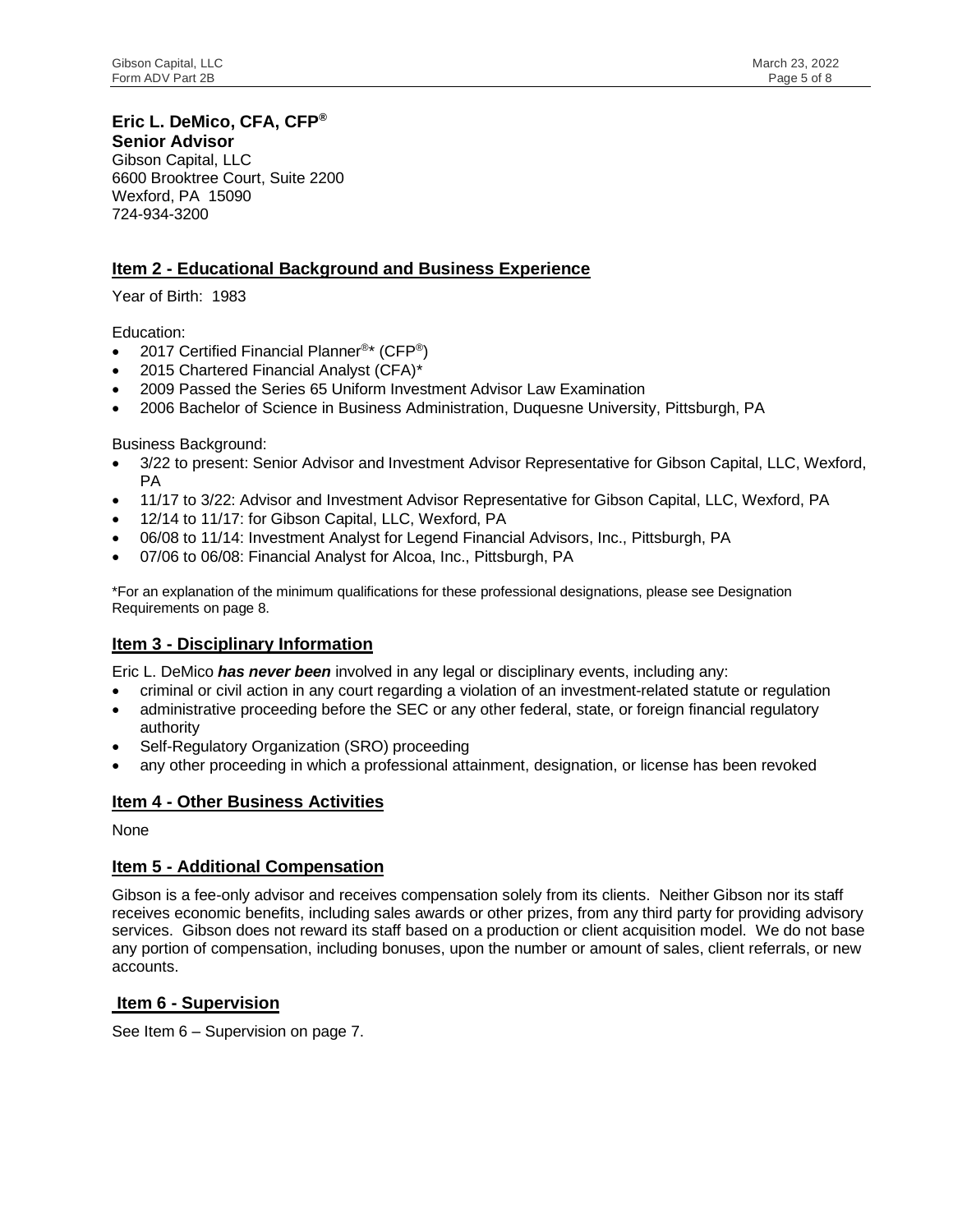#### **Blake W. Curle, CFA, CFP® Advisor**

Gibson Capital, LLC 6600 Brooktree Court, Suite 2200 Wexford, PA 15090 724-934-3200

# **Item 2 - Educational Background and Business Experience**

Year of Birth: 1988

Education:

- 2017 Certified Financial Planner<sup>®\*</sup> (CFP<sup>®</sup>)
- 2016 Chartered Financial Analyst (CFA)\*
- 2010 Bachelor of Science in Finance, Grove City College, Grove City, PA

Business Background:

- 2/22 to present: Advisor and Investment Advisor Representative for Gibson Capital, LLC, Wexford, PA
- 03/18 to 2/22: Associate for Gibson Capital, LLC, Wexford, PA
- 10/16 to 03/18: Portfolio Administrator for Gibson Capital, LLC, Wexford, PA
- 06/15 to 10/16: Financial Planning Analyst for Fragasso Financial Advisors, Inc., Pittsburgh, PA
- 12/11 to 05/15: Assistant Investment Officer for BNY Mellon, Pittsburgh, PA
- 08/10 to 12/11: Investment Support Specialist for BNY Mellon, Pittsburgh, PA

\*For an explanation of the minimum qualifications for these professional designations, please see Designation Requirements on page 8.

#### **Item 3 - Disciplinary Information**

Blake W. Curle *has never been* involved in any legal or disciplinary events, including any:

- criminal or civil action in any court regarding a violation of an investment-related statute or regulation
- administrative proceeding before the SEC or any other federal, state, or foreign financial regulatory authority
- Self-Regulatory Organization (SRO) proceeding
- any other proceeding in which a professional attainment, designation, or license has been revoked

# **Item 4 - Other Business Activities**

None

# **Item 5 - Additional Compensation**

Gibson is a fee-only advisor and receives compensation solely from its clients. Neither Gibson nor its staff receives economic benefits, including sales awards or other prizes, from any third party for providing advisory services. Gibson does not reward its staff based on a production or client acquisition model. We do not base any portion of compensation, including bonuses, upon the number or amount of sales, client referrals, or new accounts.

# **Item 6 - Supervision**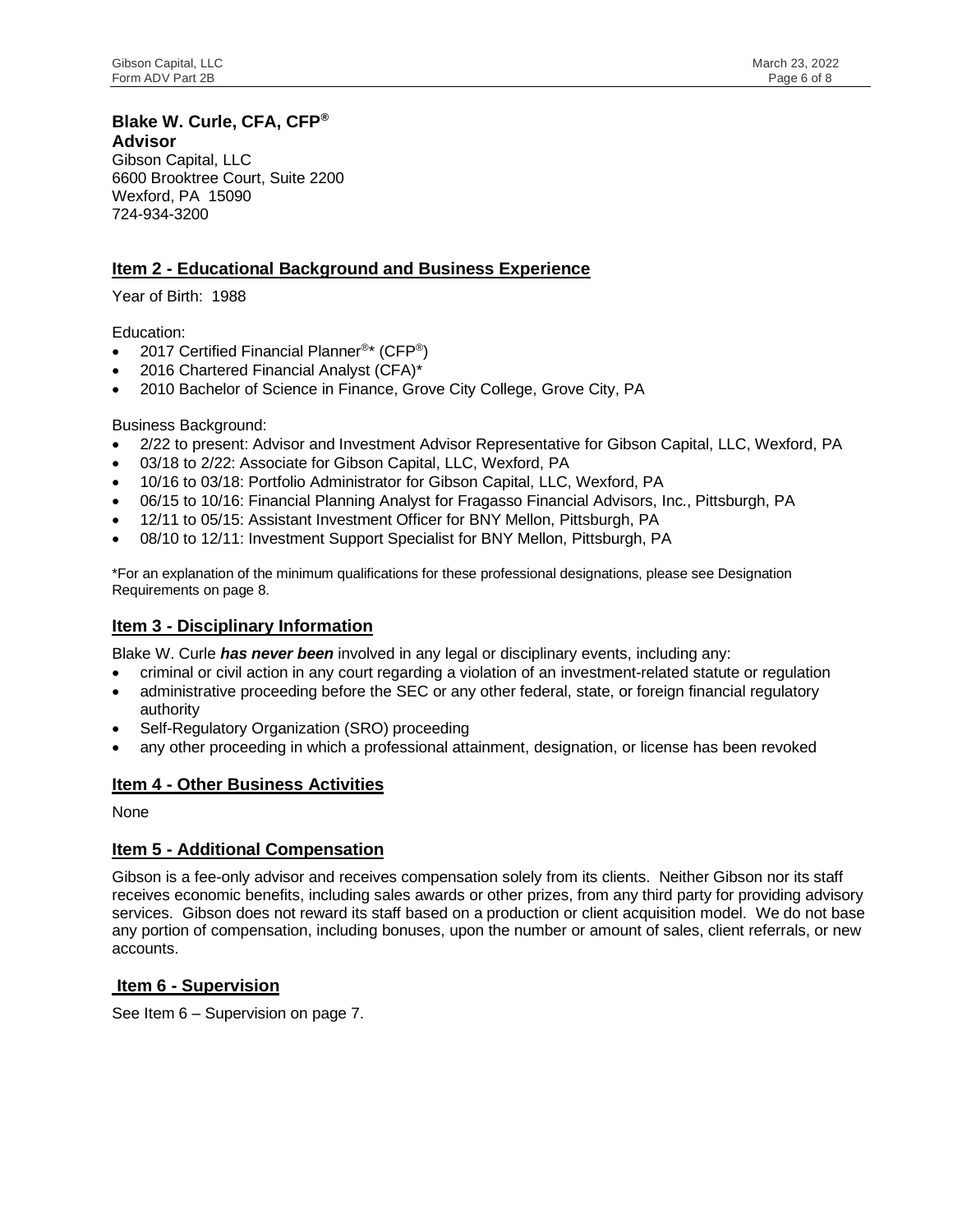#### **Item 6 - Supervision**

Gibson actively supervises its advisory staff. Our supervision of their work involves systems of independent checks and balances and multiple layers of review to ensure the safety, integrity, accuracy, and consistency of the work that we perform for our clients. The layers of supervision involve staff at all levels of the organization, including operations, administration, management, regulatory, and peer oversight. Areas of advisory work that are subject to oversight include, but are not limited to:

- Trading
- Portfolio reviews
- Client account maintenance
- Investment Policy Statement (IPS) preparation, implementation, review, and adherence
- Advisory agreements
- Client contact and written and verbal communications
- Reporting and billing
- Client education and meeting materials
- Client complaints or inquiries
- Adherence to the Code of Conduct
- Investment selection and due diligence

#### **Persons responsible for the supervision of advisory activities:**

Christopher J. Sidoni, Chief Investment Officer Daniel G. Berczik, Chief Compliance Officer 724-934-3200